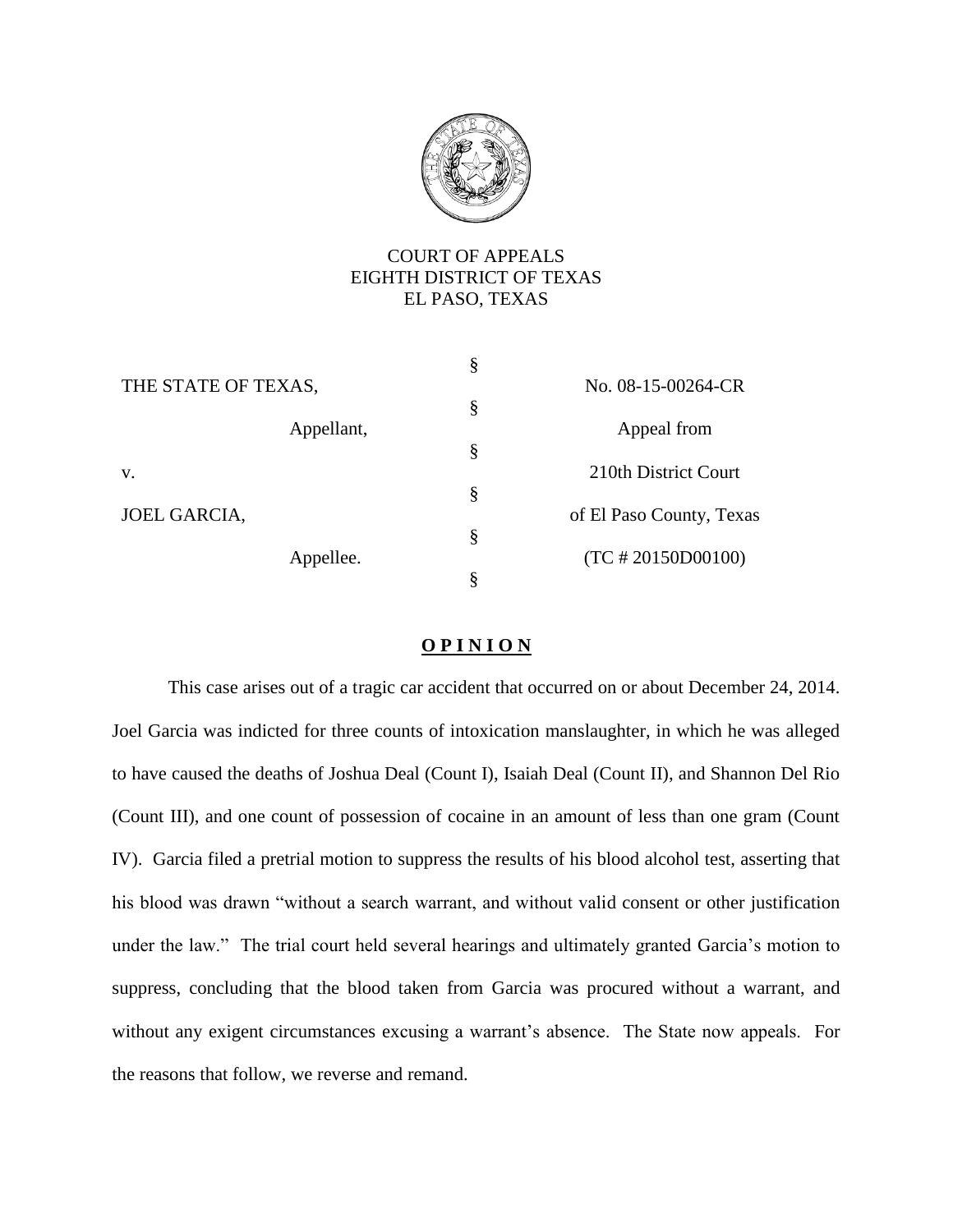### **FACTUAL SUMMARY**

## **The Accident**

On December 24, 2014, El Paso Police Officer Steven Torres arrived between 1:52 a.m. and 1:55 a.m. on the scene of a serious car accident at the intersection of Joe Battle Boulevard and Vista Del Sol Drive. Torres described the scene as "hectic" and "chaotic" and noted that one vehicle was completely engulfed in flames, while the other vehicle had flames coming from inside of the car. There were several bystanders, and Torres testified that his initial duties involved controlling the crowd, separating witnesses, and obtaining vehicle information. Officer Andres Rodriguez arrived at 1:52 a.m. and similarly described the scene as hectic -- officers were trying to control traffic, two cars were on fire, and people were walking around the entire area. Officer Gabaldon was walking with Garcia who was already in handcuffs and Gabaldon advised Rodriguez that Garcia was the driver. At that point in time, Rodriguez did not yet know who had caused the crash or exactly how many people were involved in the accident. Rodriguez described Garcia as having bloodshot eyes, slurred speech, and because he had a strong odor of alcohol about him, Rodriguez believed he was intoxicated. When Rodriguez asked Gabaldon why Garcia was handcuffed, Gabaldon indicated that Garcia might have tried to flee the scene. Rodriguez placed Garcia in the back of his patrol car and asked him what had happened. Garcia, who seemed dazed, told Rodriguez a story that did not make sense, but established that he was the driver of the Camaro. Later, Garcia told Rodriguez that he was not the driver. Officer Keisel confirmed that Garcia was indeed the driver, and relayed that officers thought he might have run a red light. A witness at the scene named Renteria said she saw another passenger exit the Camaro, and that Garcia was the driver. When Rodriguez confronted Garcia with this information from the eyewitness, Garcia again denied driving and even denied that there had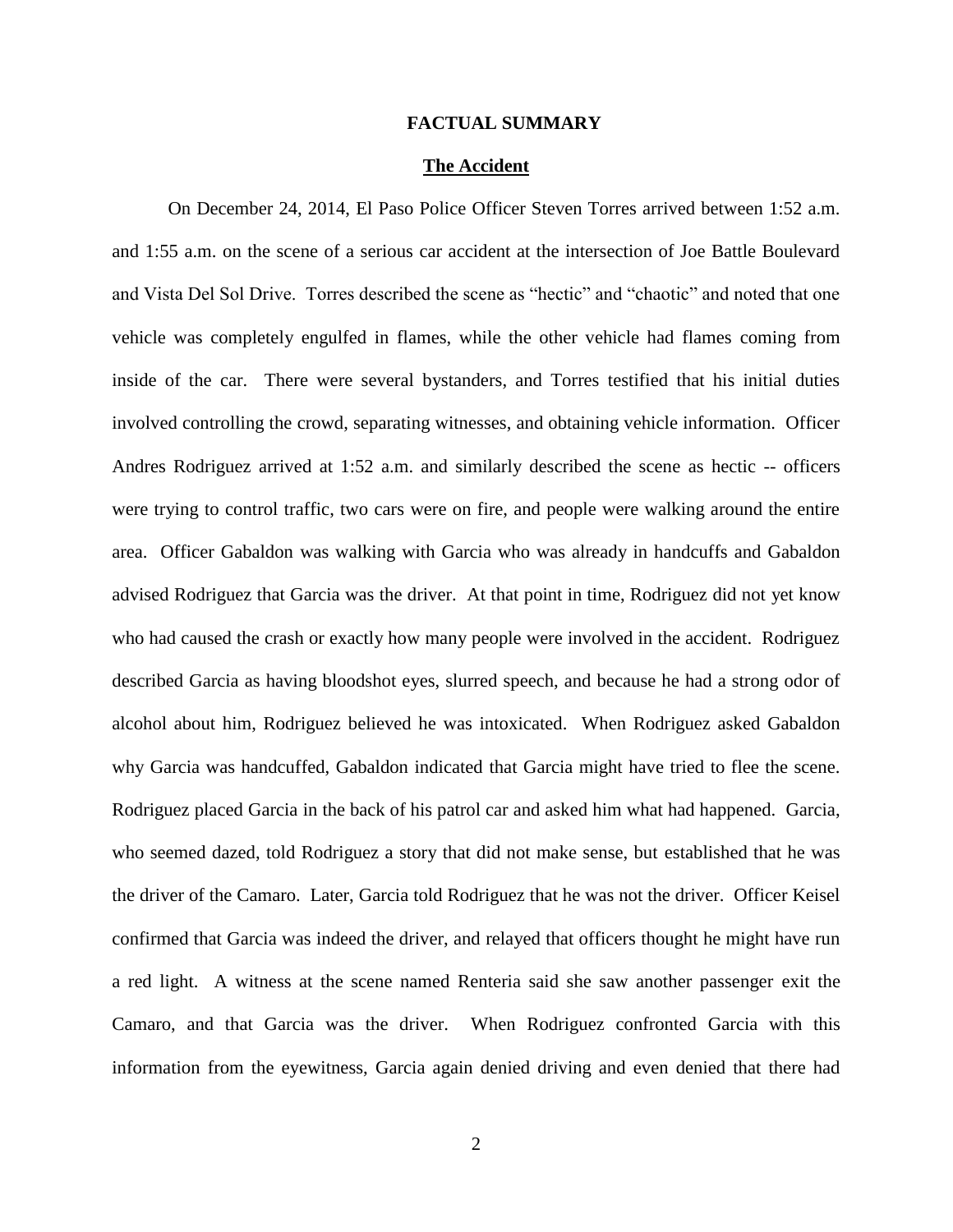been an accident. Garcia admitted to Rodriguez that he "had about three or four beers or drinks . . . ." The dash-cam video recording of this discussion between Rodriguez and Garcia reflects that Rodriguez *Mirandized* Garcia at approximately 2:20 a.m. Rodriguez initially intended to take Garcia to the Pebble Hills Regional Command for further questioning, but by this time, EMS approached his patrol car and indicated that Garcia would be transported to Del Sol Medical Center due to the nature and severity of the accident. Because Garcia already refused to provide a blood specimen at the scene, Rodriguez knew he needed a search warrant to obtain Garcia's blood. Officers selected Torres to ride with Garcia to the hospital. Torres informed Rodriguez that he had never requested a blood draw before, so Rodriguez told him he would meet him at the hospital after he procured a search warrant. Rodriguez further explained that because of his training and experience as a DWI and drug recognition officer and studying what types of drugs might affect blood alcohol concentration (BAC), intravenous (IV) solution dilutes BAC and that some medications could either increase or decrease BAC. Consequently, Rodriguez told Torres to observe Garcia closely and notify him if hospital personnel administered any IV solutions or medications to Garcia. Rodriguez then left the scene at 2:40 a.m. to begin drafting a search warrant. Telephone records indicated Rodriguez called Officer Wilkinson at 2:40 a.m. and again at 2:46 a.m. because he wanted help with the warrant, but Officer Wilkinson was assisting with another arrest. It took Rodriguez ten to twelve minutes to reach the command station. He acknowledged that Pebble Hills was not the closest station, but he chose it because of its proximity to the hospital. Rodriguez arrived at 2:53 a.m. and verified Garcia's identification. He learned that one of the victims had already died in transit to the hospital, and that there were two other passengers in the vehicle that Garcia allegedly struck. He had no information on the passenger riding with Garcia in the Camaro. He called his sergeant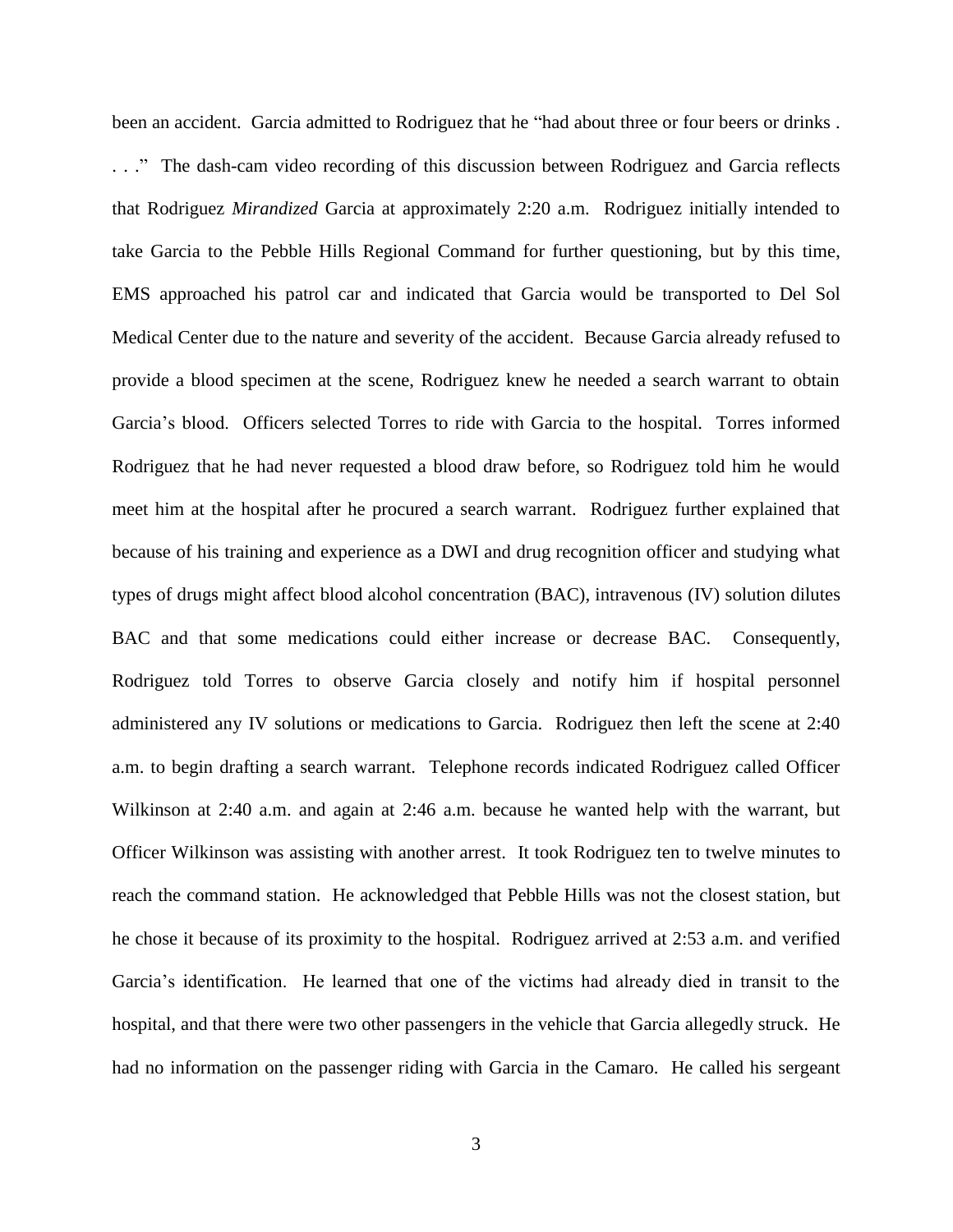and Officer Candia for more information on the involved vehicles, the passenger who died in transit, and any possible witnesses. Rodriguez then attempted to write out sufficient facts, based on his own recollection along with information from other investigating officers, to satisfy the requirements that probable cause existed so that a magistrate would sign both an arrest and search warrant for Garcia. He had not yet ascertained which magistrate was on duty. Rodriguez was familiar with the requirements for a blood draw and the procedure for obtaining a search warrant from the magistrate. At the time of the accident, Rodriguez had already prepared between fifty and sixty search warrants, mostly for routine DWIs. Rodriguez described the general process of preparing a search warrant, and explained that it routinely took him anywhere from thirty to forty-five minutes to draft one. He usually prepared an arrest warrant to accompany the search warrant because the magistrate judges required him to do so. After drafting a warrant, Rodriguez would take it downtown where the magistrates were located, and would try to expedite the process by informing the on-call magistrate that he needed a warrant. According to Rodriguez, El Paso County did not have any procedures in place that allowed a warrant to be sent by fax or email. While warrants could be obtained by phone, Rodriguez did not believe any of the magistrates would recognize his voice. He estimated that the process of having a magistrate review and sign a warrant took approximately twenty to thirty minutes. The trial court then elicited testimony from Rodriguez indicating that at the time he arrived at the police station, he possessed facts routinely used for blood draw search warrants for simple DWI cases. Rodriguez revealed that Garcia was already in their system because of a previous DWI arrest. El Paso Fire Department paramedic Jose Luis Cavazos was also dispatched to the intersection of Joe Battle and Vista Del Sol. He arrived at 2:32 a.m. where he observed several other units already at the scene. Cavazos was directed to examine Garcia, who was already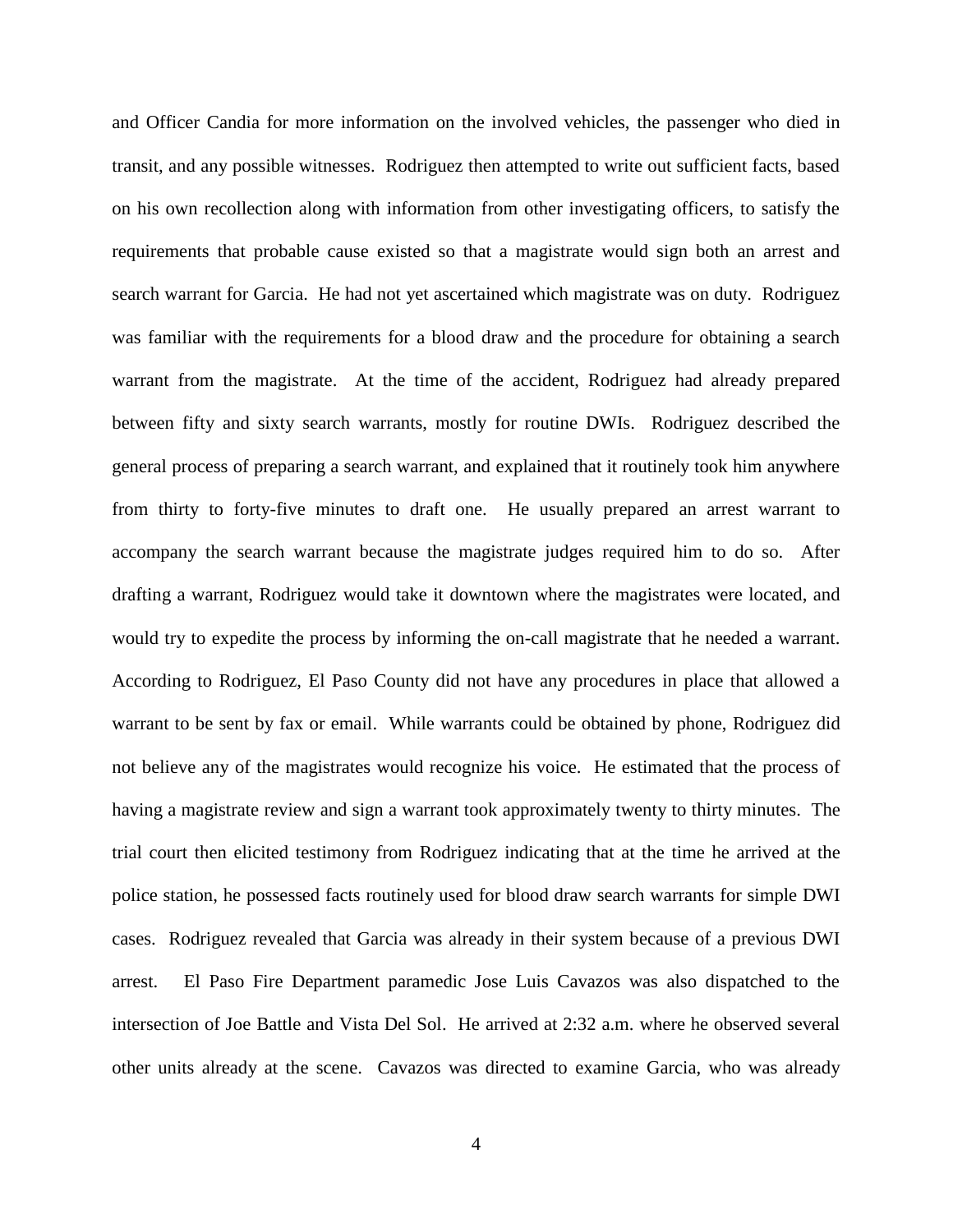handcuffed in a police car. Cavazos noticed that Garcia seemed dazed, his eyes were bloodshot and Cavazos also detected a strong smell of alcohol on his breath. Adrian Palomo, a thenparamedic student, accompanied Cavazos. Garcia's only complaint was that he felt pain in his right foot. Garcia told Cavazos he had consumed a couple of beers and denied that he was the driver of the vehicle. While Cavazos did not see any obvious life-threatening injuries during his initial external examination of Garcia, he ordinarily exercised precaution and assumed that a patient may also have internal injuries that would not be revealed until further diagnostic testing at a hospital. When Garcia told Cavazos that he wanted to be transported to the hospital, Cavazos and Palomo placed him on a stretcher with a C-collar around his neck to immobilize him and prevent further injury. Because of the severity of the crash, the extensive damage to the vehicles, and the potential for Garcia to have sustained life-threatening injuries, he was classified as a Level II trauma patient such that paramedics were required to transport him to a hospital with a trauma center. Level II trauma patients also typically receive advanced life support care on the way to the hospital, including an IV, an EKG, and possibly medication if the patient suffers from pain so severe that it compromises his vital signs. Cavazos, Palomo, and Torres left for the trauma center at Del Sol Medical Center at approximately 2:46 a.m. During transit, Garcia refused to allow Palomo to treat him with an IV or cardiac monitor, but permitted him to take his vital signs, including his pulse and blood pressure, and perform a general head-to-toe assessment for injuries.

#### **The Hospital**

At 3:06 a.m., Garcia was admitted to the emergency room at Del Sol for treatment. Elsie Andrade was one of the nurses on the trauma team. She confirmed that the hospital received Garcia as a Level II trauma patient, and recalled Garcia "babbling" about his Camaro when he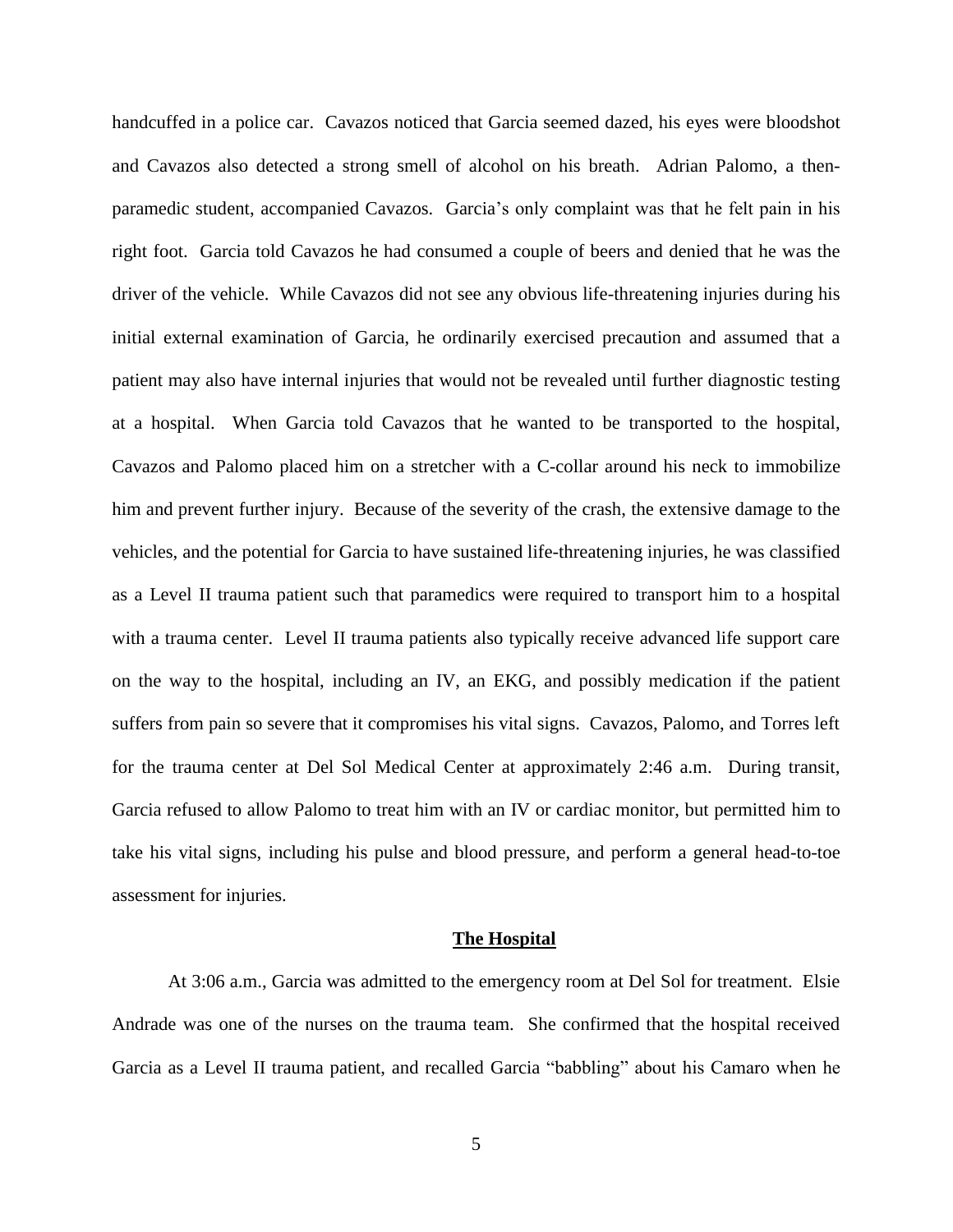arrived, and stating that he said he had done nothing wrong. Andrade explained that once the hospital receives a Level II trauma patient, the process moves very quickly. While a patient is moved onto a bed, the emergency medicine physician assesses the patient and medical personnel connect the patient to machines to monitor vital signs.

When Garcia entered the ER, Andrade was already near the curtain by his bed, waiting with the equipment to begin the IV process. Specifically, she had a metal tray which included an Angiocath (the needle used to administer the IV), a saline lock (a piece of tubing attached to the Angiocath), a saline flush, tubing for the blood, Tegaderm tape, and a tourniquet. Andrade was aware that there were several officers nearby. She did not know whether the officers could hear her, but she knew that her actions were visible to them.

When asked how close she came to administering the IV to Garcia, Andrade responded:

[Andrade]: I did get close. I started to, you know, look through the arm to see where I could start the I.V.

[State]: Are you holding--can you describe that for us? Are you holding his arm?

[Andrade]: Yes.

[State]: Okay.

[Andrade]: I touch certain areas to see where I could feel a vein, see where I could start an I.V. And then during that time I was told that only scans were going to be done, an I.V. wasn't needed or blood wasn't going to be needed either, so I stopped and I didn't start the I.V.

Andrade did not relay this information to the nearby police officers.

On cross-examination, Andrade acknowledged that the administration of an IV was a routine procedure in the ER. The purpose of administering a saline solution was to replenish volume. In Garcia's case, Andrade had only planned on administering a saline flush. "I was there where I was going to start the IV, but I never actually did start it." On re-direct, Andrade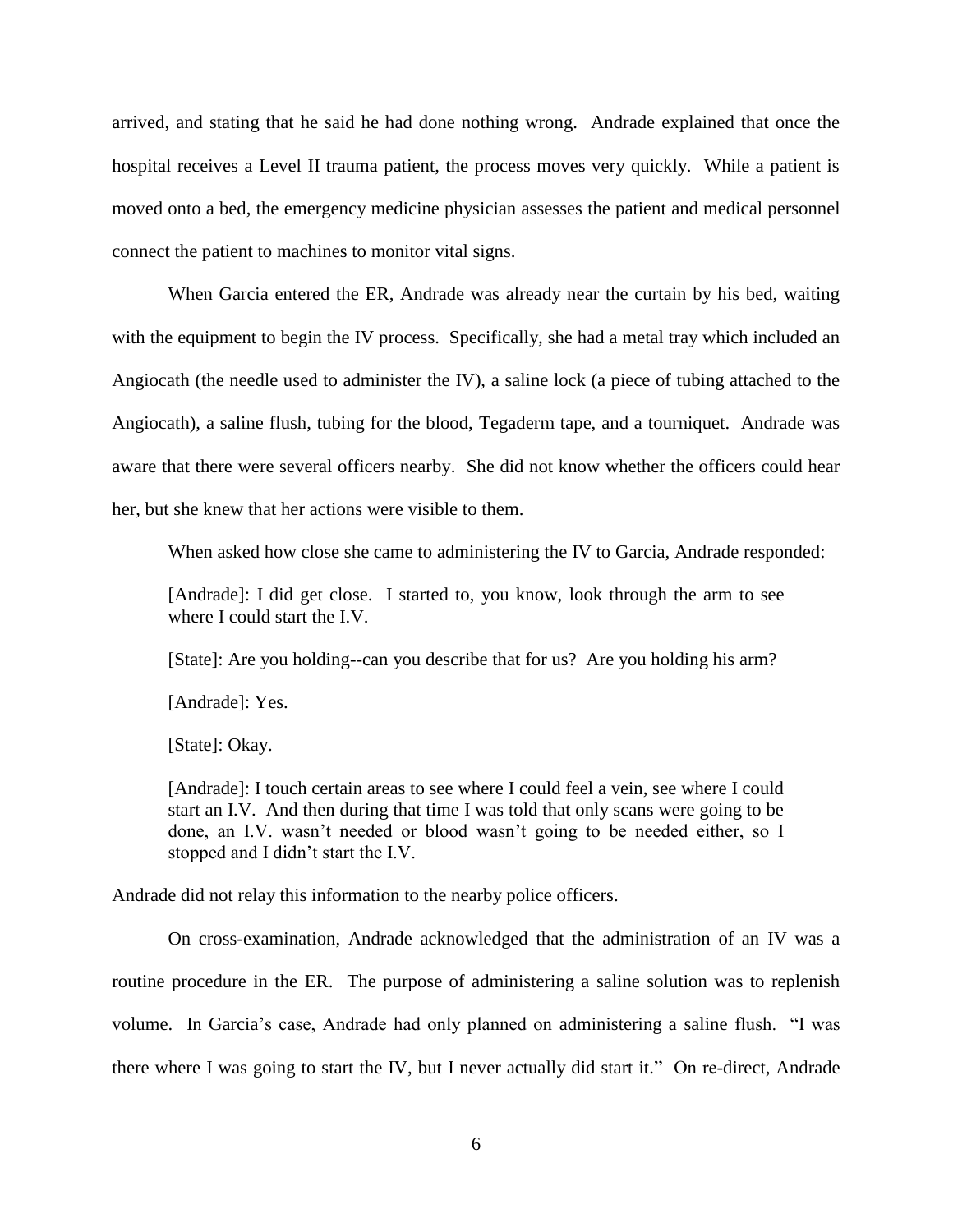also explained that an IV may be used to administer medications, other fluids, and even blood transfusions.

Upon the trial court's examination, Andrade mentioned that the nearby officers were standing approximately ten to twelve feet away from Garcia's cubicle and that the curtain around his bed was not drawn. When the trial court asked Andrade whether the officers were capable of seeing what was being done to Garcia, the following exchange occurred:

[Trial Court]: They were seeing everything that was being done?

[Andrade]: They could possibly be seeing.

[Trial Court]: From where they were at, based upon what you were able to see, they were able to see what you guys were doing?

[Andrade]: Uh-huh.

[Trial Court]: You could see them?

[Andrade]: Yeah.

Andrade indicated that Garcia had been in the ER for approximately five to ten minutes when she was told not to administer an IV. Because Garcia no longer needed an IV, she left.

Dr. Gary Kavonian, an emergency medicine physician at Del Sol, treated Garcia when he arrived at the hospital. Kavonian recalled Garcia as being uncooperative, and opined that he did not appear to be acting in the best interest of his health by resisting certain treatments. Kavonian smelled alcohol on Garcia's person. According to Kavonian, ER nurses routinely administer IVs while he assesses the trauma patient's condition. He recalled that nurses were standing to the right of Garcia, ready to proceed with an IV bag and equipment on a stainless steel stand, but Garcia did not want an IV administered. Because Garcia was so uncooperative, Kavonian advised the staff not to begin the IV at that time.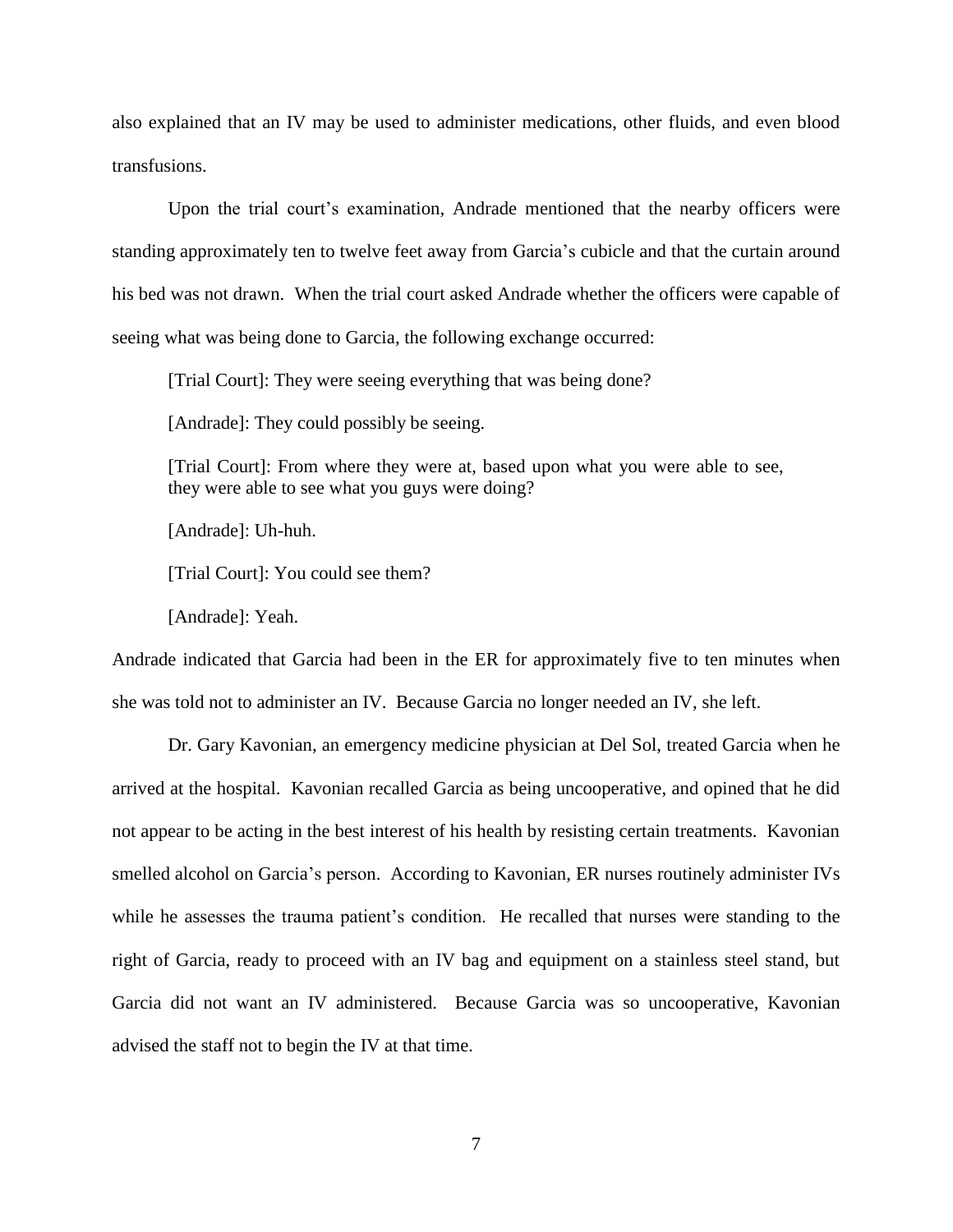Kavonian testified about the IV process generally. He explained that fluids, pain medications, and sedatives could all be administered via IV. Counsel asked if any of these could compromise a patient's BAC, and Kavonian responded that saline solution could possibly dilute any solute in the blood and agreed that it would dilute a person's BAC.

Because Garcia complained of foot pain, and had some bruising on his head, Kavonian also ordered a computed tomography scan of Garcia's brain and cervical spine, as well as x-rays of his chest, pelvis, and right ankle. Garcia's medical records reflect that Kavonian ordered the CT scans at 3:18 a.m. and they were taken ten minutes later.

On cross-examination, defense counsel suggested that an untrained person could have assumed from the IV equipment that the nurse was simply going to perform a routine blood draw, but Kavonian clarified that a blood draw would not actually require the insertion of intravenous tubing because the sole purpose of administering an IV is to provide fluids to the patient. Kavonian agreed that if an untrained individual observed an IV bag, he may assume that an IV is about to be administered.

Police Officer Raul Lom testified that he had been a police officer from 1978 until his retirement in 2015. On the morning of the accident, Lom was working in an off-duty capacity providing security at Del Sol. As a police officer, Lom was assigned to the DWI task force unit and indicated that he conducted an average of twenty-five DWI investigations per month over the span of thirty years. Lom remembered when Garcia was admitted to the ER because he escorted Garcia and the medical team through the hospital, ensuring the aisles were kept clear. Lom stood approximately ten feet away from Garcia's cubicle and, due to distance and noise, he was unable to hear any conversations between Garcia and the nurses. He did see the nurse with an IV bag in her hand and saw Garcia subsequently shake his head "no." Lom became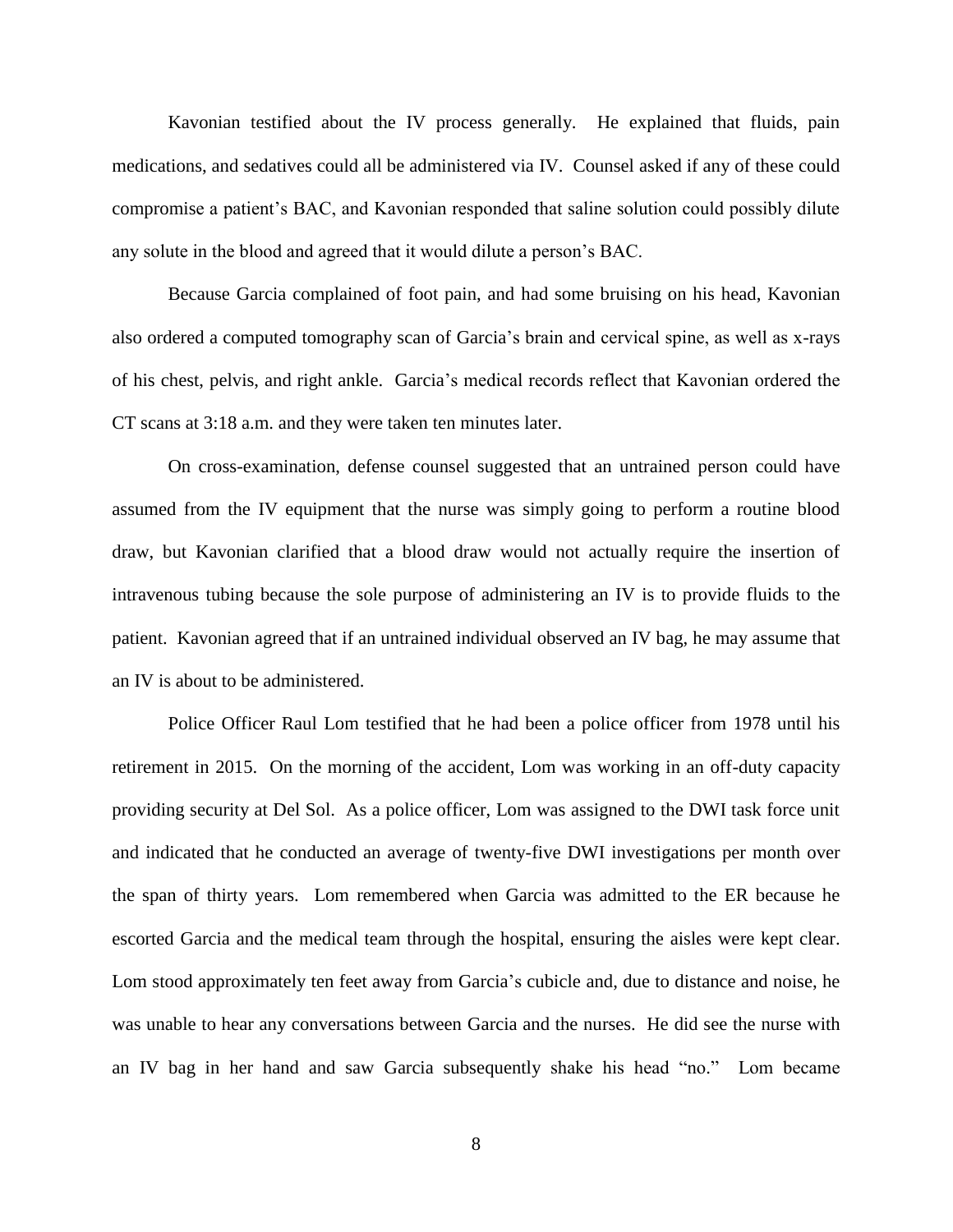concerned, and explained that based on the years working off-duty security at the hospital, he knew that the bag of fluid in the nurse's hand was an IV bag. Lom did not know exactly what type of substance was inside the bag and admitted that he never saw the nurse swabbing Garcia's arm, or preparing the arm to insert the needle. Lom had already spoken with Officer Candia, who informed him about the car accident. Candia told Lom that they were in the process of obtaining a search warrant for Garcia's blood. Because the officers at the hospital were unsure as to whether anyone had administered the DIC-24, *Miranda* warnings, or conducted any standard field sobriety tests, Lom called Rodriguez who assured him that Garcia had already been properly admonished and that he was currently in the process of preparing the warrant.

Concerned, Lom relayed to Rodriguez that administration of an IV was imminent. But he failed to inquire of any medical personnel whether Garcia was actually going to receive an IV. Lom knew that once Rodriguez finished preparing the search warrant, he still needed to drive downtown to locate a magistrate to sign the warrant, which would take around fifteen minutes, and then drive back to the hospital with the warrant, which he estimated would take another ten minutes. Lom also admitted that Rodriguez did not actually need to drive back to the hospital with the signed warrant because he could inform the officers at the hospital by cell phone that the warrant had been signed. Lom was also unsure whether Rodriguez would be able to locate the magistrate because it was Christmas Eve and the on-duty magistrate sometimes took his lunch break between 3 and 4 a.m.

Lom and Rodriguez then decided to perform the warrantless blood draw because Lom was "very certain that any moment it could happen that [Garcia] would be injected with an I.V." Lom directed Torres to obtain a sample and Torres then had the phlebotomist, Adriana Gandara, draw the blood. Lom was aware that mandatory blood draws were no longer performed in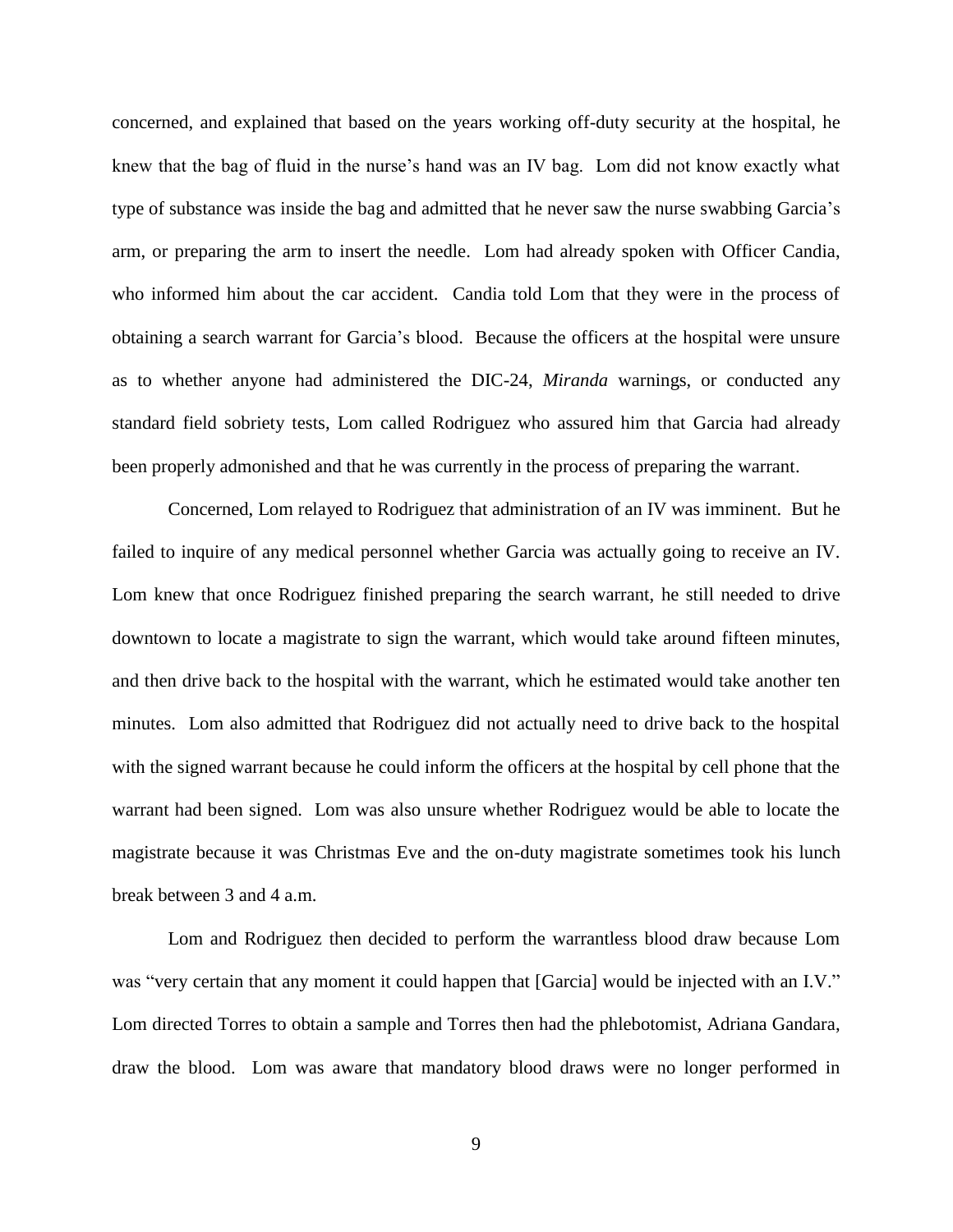Texas, but Garcia's blood was not drawn pursuant to the mandatory blood draw statute, but rather, based on exigent circumstances. While he did not actually know if IV fluids would dilute Garcia's BAC, he was still concerned the issue may arise in court. Lom further explained that if a suspect was being medically treated, "there's no power in the face of the earth" that permitted an officer to instruct medical personnel to cease treatment until the officer obtained a search warrant. After the officers obtained Garcia's blood, Lom resumed his duties at the hospital, including monitoring parking lots, the floors, and the front area of the hospital.

Torres described the ER at Del Sol as crowded and hectic when he arrived with EMS and Garcia. While he stood approximately five to ten feet away from Garcia, he saw medical personnel removing Garcia's clothes, connecting him to monitors, and examining him. He noticed a nurse organizing a "prep table" that contained an IV bag and tubing and thought she was preparing to administer an IV. He attempted to ask medical personnel about Garcia's treatment but was unsuccessful because they were preoccupied. While Torres was trying to find out more information, Lom approached him and asked if he needed assistance.

Torres told Lom that he did not have a blood kit with him. Lom then contacted Rodriguez at 3:10 a.m. to determine the status of the search warrant, indicating that the administration of an IV or medication was imminent. Rodriguez, through Lom, directed Torres to perform the blood draw. The phlebotomist drew Garcia's blood at 3:17 a.m. The lab reports revealed that Garcia had a BAC of .268 and tested positive for cocaine metabolites.

Like Lom, Torres was also aware that he needed a search warrant for a nonconsensual, warrantless blood draw, unless immediate action became necessary under exigent circumstances. Torres similarly testified on cross-examination, that he believed exigent circumstances existed when he observed what he thought to be the imminent administration of the IV bag.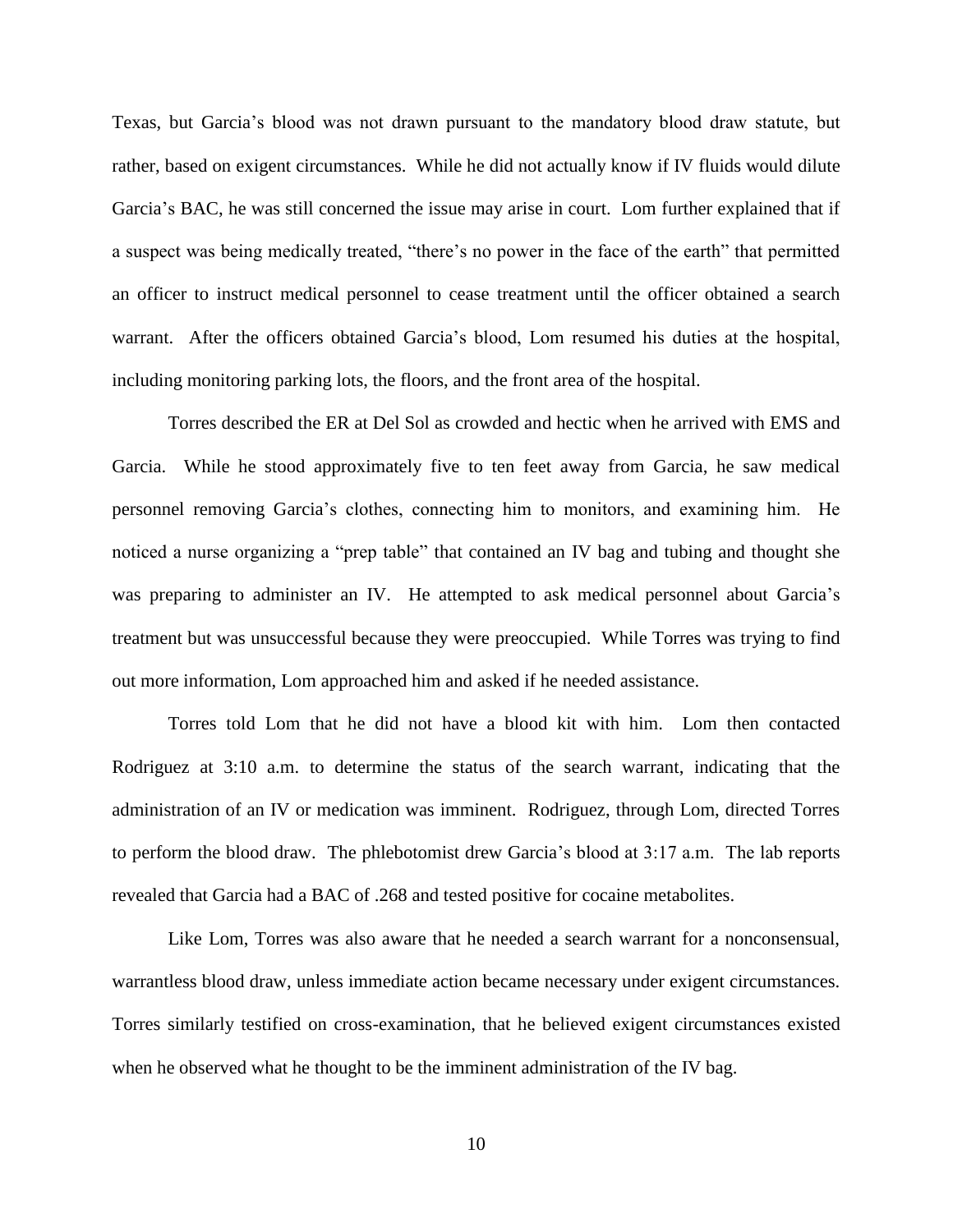At approximately 4:30 a.m., Rodriguez learned that Garcia's scans revealed no serious injuries. Garcia was released into Rodriguez's custody at 4:45 a.m., and Rodriguez transported Garcia to the police station. Ultimately, Rodriguez was unable to produce the warrant he originally started.

## **MOTION TO SUPPRESS**

In its sole issue presented for our review, the State contends that the trial erred in granting Garcia's motion to suppress the blood analysis results because Garcia's warrantless blood draw was justified under the exigency exception to the Fourth Amendment warrant requirement.

#### **Standard of Review**

We review a trial court's ruling on a motion to suppress for an abuse of discretion. *Arguellez v. State*, 409 S.W.3d 657, 662 (Tex.Crim.App. 2013). Under that standard, the record is "viewed in the light most favorable to the trial court's determination, and the judgment will be reversed only if it is arbitrary, unreasonable, or 'outside the zone of reasonable disagreement.'" *State v. Story*, 445 S.W.3d 729, 732 (Tex.Crim.App. 2014), *quoting State v. Dixon*, 206 S.W.3d 587, 590 (Tex.Crim.App. 2006).

Moreover, we apply "a bifurcated standard, giving almost total deference to the historical facts found by the trial court and analyzing *de novo* the trial court's application of the law." *State v. Cuong Phu Le*, 463 S.W.3d 872, 876 (Tex.Crim.App. 2015); *see Arguellez*, 409 S.W.3d at 662 (explaining that appellate courts afford "almost complete deference . . . to [a trial court's] determination of historical facts, especially if those are based on an assessment of credibility and demeanor"). The trial judge is the sole trier of fact as to the credibility and weight to give witness testimony at a suppression hearing. *St. George v. State*, 237 S.W.3d 720, 725 (Tex.Crim.App. 2007). As such, the trial judge may choose to accept or reject any or all of the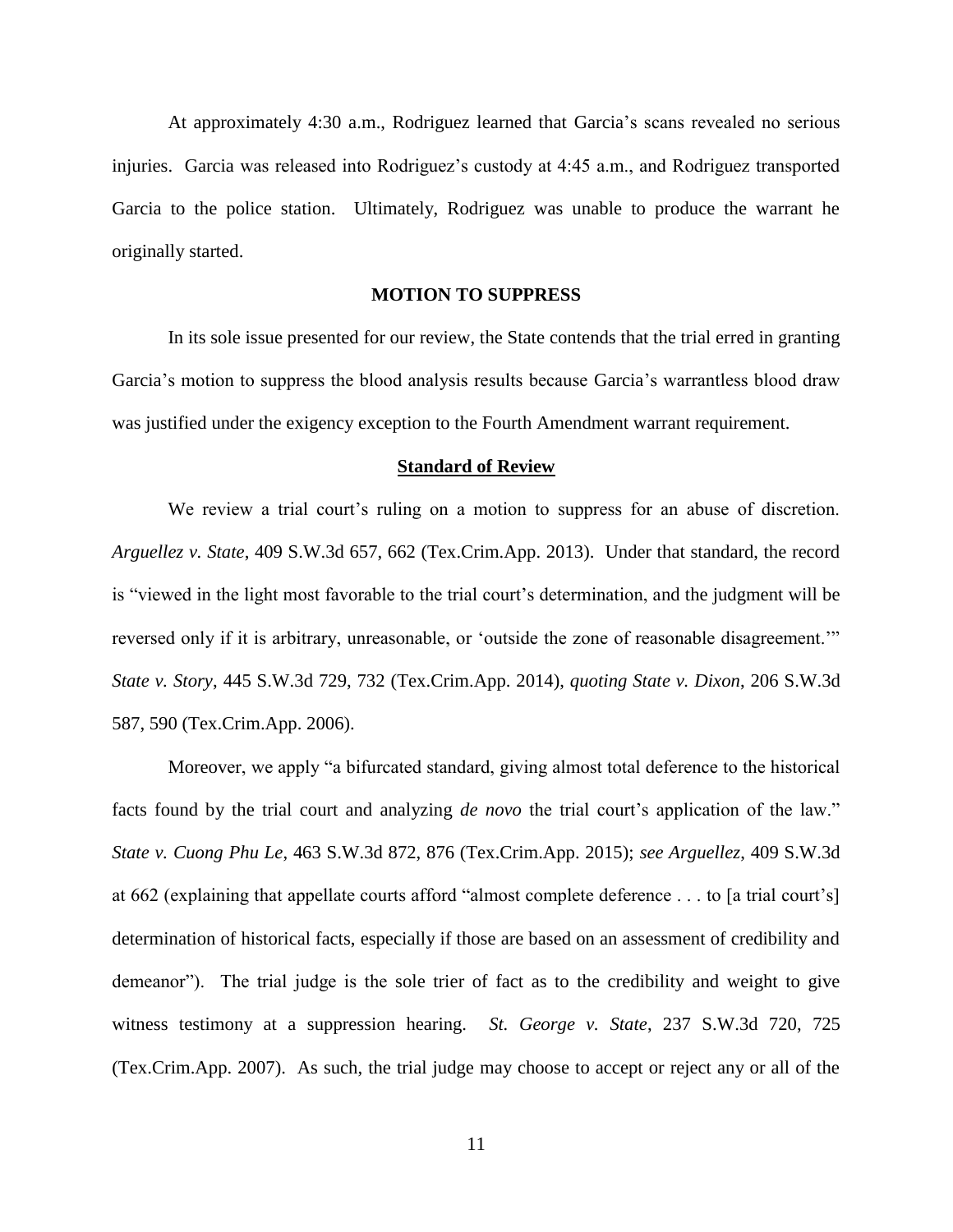testimony offered. *Amador v. State*, 221 S.W.3d 666, 673 (Tex.Crim.App. 2007); *Gaines v. State*, 888 S.W.2d 504, 507-08 (Tex.App.--El Paso 1994, no pet.). We do not engage in our own factual review of the trial court's decision. *Garcia v. State*, 15 S.W.3d 533, 535 (Tex.Crim.App. 2000).

"The same deference is afforded the trial court with respect to its ruling on application of the law to questions of fact and to mixed questions of law and fact, if resolution of those questions depends on an evaluation of credibility and demeanor." *Crain v. State*, 315 S.W.3d 43, 48 (Tex.Crim.App. 2010). We also review "a trial court's application of the law of search and seizure to the facts *de novo.*" *Valtierra v. State*, 310 S.W.3d 442, 447 (Tex.Crim.App. 2010), including whether a warrantless search was justified by the presence of exigent circumstances. *Roop v. State*, 484 S.W.3d 594 (Tex.App.--Austin 2016, pet. ref'd); *see Evans v. State*, No. 14- 13-00642-CR, 2015 WL 545702, at \*6 (Tex.App.--Houston [14th Dist.] Feb. 10, 2015, pet. ref'd)(mem.op., not designated for publication)(providing that "[a]lthough all findings of historical fact supported by the record must be implied in favor of the trial court's ruling that the blood draw should not be suppressed, whether those facts meet the legal standard of exigent circumstances is a legal question that we review de novo"). Further, we view the evidence in the light most favorable to the trial court's ruling on the motion, *State v. Robinson*, 334 S.W.3d 776, 778 (Tex.Crim.App. 2011), and the trial court's ruling will be upheld if it is correct under any theory of law regardless of whether the trial court based its ruling on that theory. *Story*, 445 S.W.3d at 732.

#### **Applicable Law**

The drawing of a person's blood constitutes a search under the Fourth Amendment. *Schmerber v. California*, 384 U.S. 757, 769, 86 S.Ct. 1826, 1835, 16 L.Ed.2d 908 (1966).

12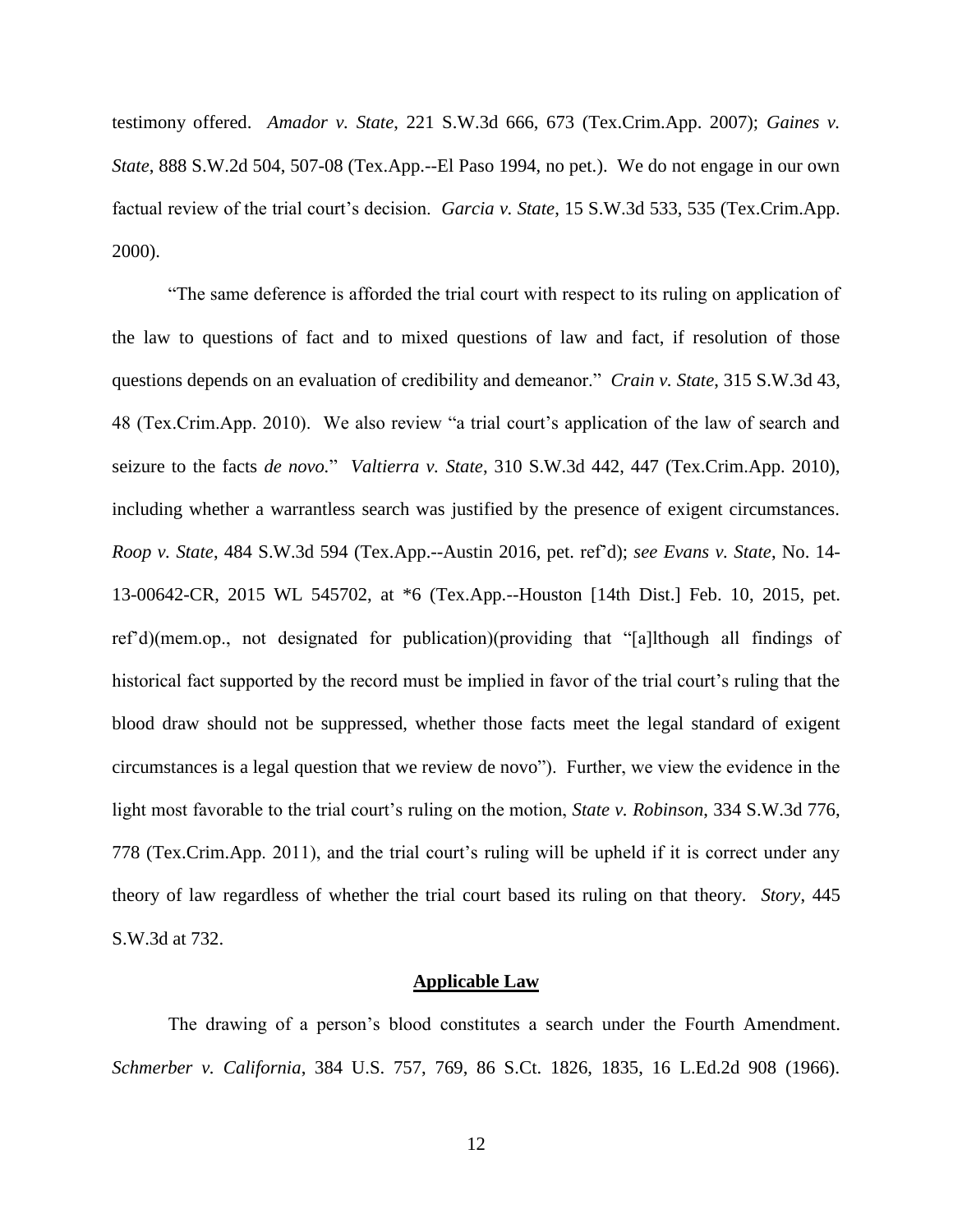Accordingly, a blood draw generally requires a search warrant, unless a "recognized exception" to the warrant requirement applies. *See Missouri v. McNeely*, 133 S.Ct. 1552, 1558, 185 L.Ed.2d 696 (2013). "'One well-recognized exception,' and the one at issue in this case, 'applies when the exigencies of the situation make the needs of law enforcement so compelling that a warrantless search is objectively reasonable under the Fourth Amendment.'" *Id.*, *quoting Kentucky v. King*, 563 U.S. 452, 460, 131 S.Ct. 1849, 1856, 179 L.Ed.2d 865 (2011). One such exigent circumstance is preventing the destruction of evidence or contraband. *See Gutierrez v. State*, 221 S.W.3d 680, 685 (Tex.Crim.App. 2007), c*iting McNairy v. State*, 835 S.W.2d 101, 107 (Tex.Crim.App. 1991). In DWI cases, the evidence that is at risk of destruction is a suspect's blood alcohol content, which "begins to diminish shortly after drinking stops, as the body functions to eliminate it from the system." *Schmerber*, 384 U.S. at 770, 86 S.Ct. at 1836. As such, the Supreme Court has held that the warrantless collection of blood from a DWI suspect does not violate the Fourth Amendment in cases when the officer "might reasonably have believed that he was confronted with an emergency, in which the delay necessary to obtain a warrant, under the circumstances, threatened 'the destruction of evidence.'" *Id.*, *quoting Preston v. United States*, 376 U.S. 364, 367, 84 S.Ct. 881, 883, 11 L.Ed.2d 777 (1964).

More recently, however, the Supreme Court clarified its holding in *Schmerber*, rejecting the argument that "the natural metabolization of alcohol in the bloodstream presents a *per se* exigency that justifies an exception to the Fourth Amendment's warrant requirement for nonconsensual blood testing in all drunk-driving cases." *McNeely*, 133 S.Ct. at 1556. Instead, exigency in this context must still be determined on a case-by-case basis, evaluating the totality of the circumstances. *Id.* Although "some circumstances will make obtaining a warrant impractical such that the dissipation of alcohol from the bloodstream will support an exigency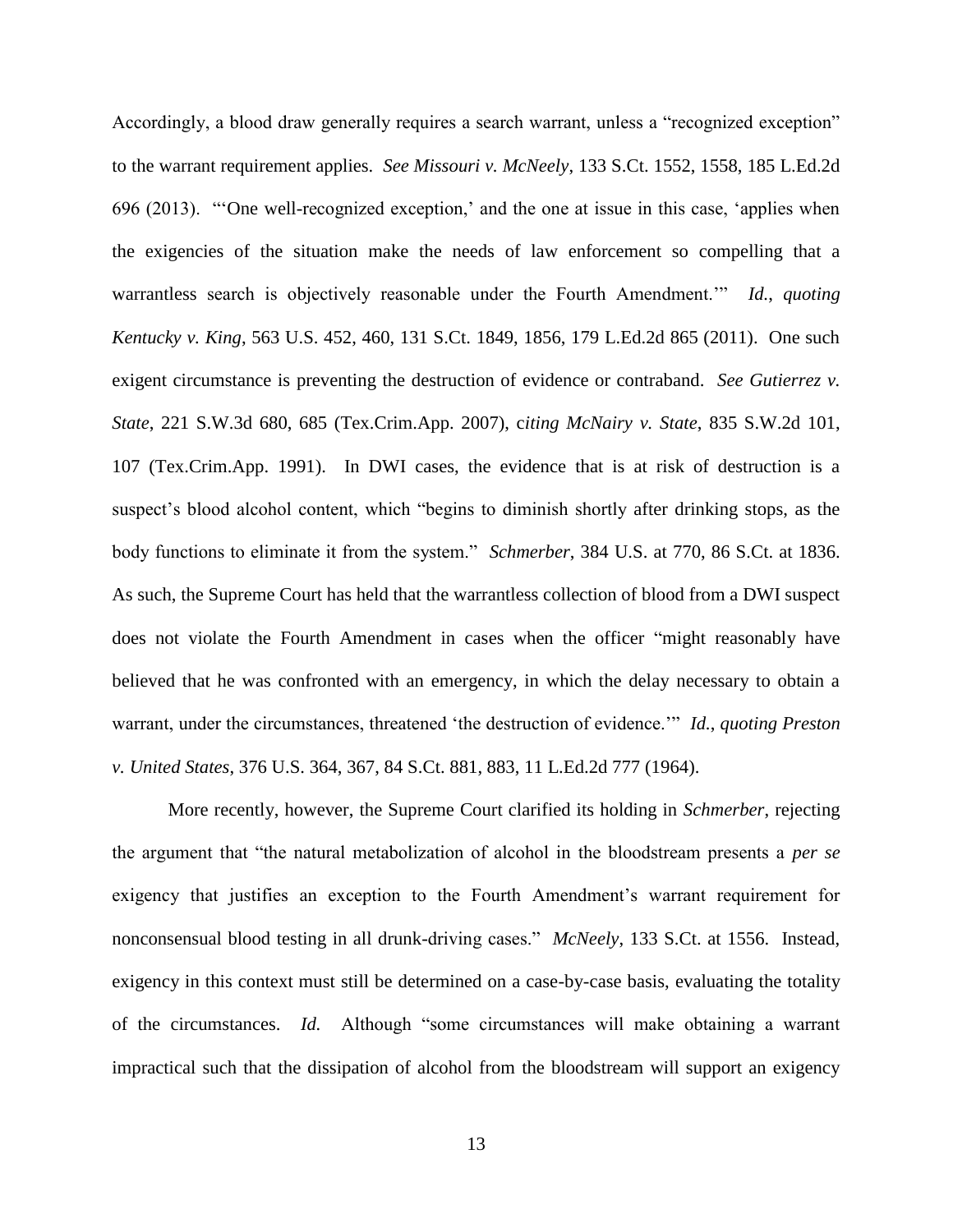justifying a properly conducted warrantless blood test," in other cases, "where police officers can reasonably obtain a warrant before a blood sample can be drawn without significantly undermining the efficacy of the search, the Fourth Amendment mandates that they do so." *Id.*; *see also McDonald v. United States*, 335 U.S. 451, 456, 69 S.Ct. 191, 193, 93 L.Ed. 153 (1948)("We cannot . . . excuse the absence of a search warrant without a showing by those who seek exemption from the constitutional mandate that the exigencies of the situation made [the search] imperative."). This is because it is inevitable that there is "some delay between the time of the arrest or accident and the time of the test" regardless of whether police officers are required to obtain a warrant. *McNeely*, 133 S.Ct. at 1561. If, under the circumstances of the case, "the warrant process will not significantly increase the delay before the blood test is conducted," there can be "no plausible justification for an exception to the warrant requirement." *Id.*

As with other warrantless searches, the State bears the burden to prove that the warrantless blood draw was reasonable under the totality of the circumstances. *See Amador v. State*, 221 S.W.3d 666, 672-73 (Tex.Crim.App. 2007); *Ford v. State*, 158 S.W.3d 488, 492 (Tex.Crim.App. 2005). "We apply an objective standard of reasonableness in determining whether a warrantless search is justified, and take into account the facts and circumstances known to the police at the time of the search. *Colburn v. State*, 966 S.W.2d 511, 519 (Tex.Crim.App. 1998); *State v. Anderson*, 445 S.W.3d 895, 910 (Tex.App.--Beaumont 2014, no pet.).

#### **Analysis**

In its brief, the State asserts the following factors to support its contention that exigent circumstances justified Garcia's warrantless blood draw: (1) the delay necessary to control and

14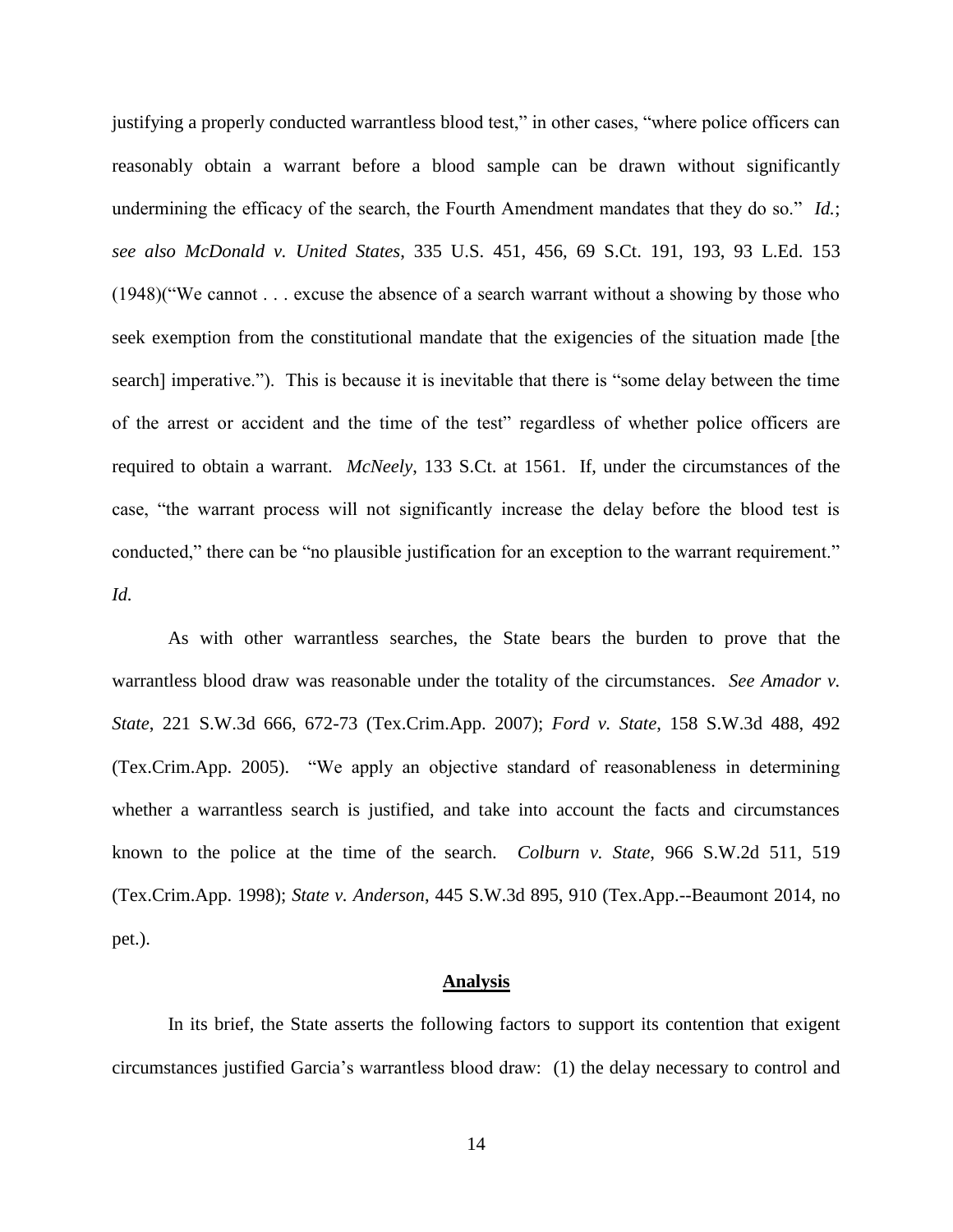investigate the crash scene and the gravity of the offense; (2) the delay caused by Garcia's actions, including his attempts to thwart the investigation; (3) exigencies created by Garcia's request to be taken to the hospital; (4) the unavailability of an expedited warrant process in El Paso County and (5) the officers' inability to obtain a warrant without significantly undermining the efficacy of the search.

### *Delay necessary to control and investigate crash scene and the gravity of the offense*

The State first argues that both the delay that arose from the necessity to control and investigate the scene and the gravity of the offense contributed to the creation of exigent circumstances that justified the officers' warrantless blood draw. To ensure that the exigencies of the situation make dispensing with the constitutional requirement of a warrant "imperative," courts must focus on whether the State showed that police could not reasonably obtain a warrant, not on whether it showed how severe the accident was. *Cole v. State*, 454 S.W.3d 89, 100 (Tex.App.--Texarkana 2014, pet. granted). The court of appeals in *Cole* explained how this distinction is not merely a semantic one:

[T]he difference between the delay attendant to investigating an accident and addressing injuries and the delay necessary to obtain a warrant can be substantial depending on the facts of a particular case. Even if an officer's investigation of a 'serious' accident lasts for an hour, the availability of another officer 15 minutes into the investigation, or the presence of medical personnel to treat injuries, could significantly reduce the delay necessary to obtain a warrant. Alternatively, if a lone officer discovers an apparently intoxicated driving during a midnight traffic stop not involving any accident, the delay necessary to obtain a warrant could be substantial if there is no magistrate available.

*Id.* at 100-01, *citing Douds v. State*, 434 S.W.3d 842, 853-54 (Tex.App.--Houston [14th Dist.] 2014, pet. granted). We do not consider the gravity of the offense when focusing on our exigent circumstances analysis. *See Mincey v. Arizona*, 437 U.S. 385, 394, 98 S.Ct. 2408, 2414, 57 L.Ed.2d 290 (1978)(declining to hold that the seriousness of the offense under investigation itself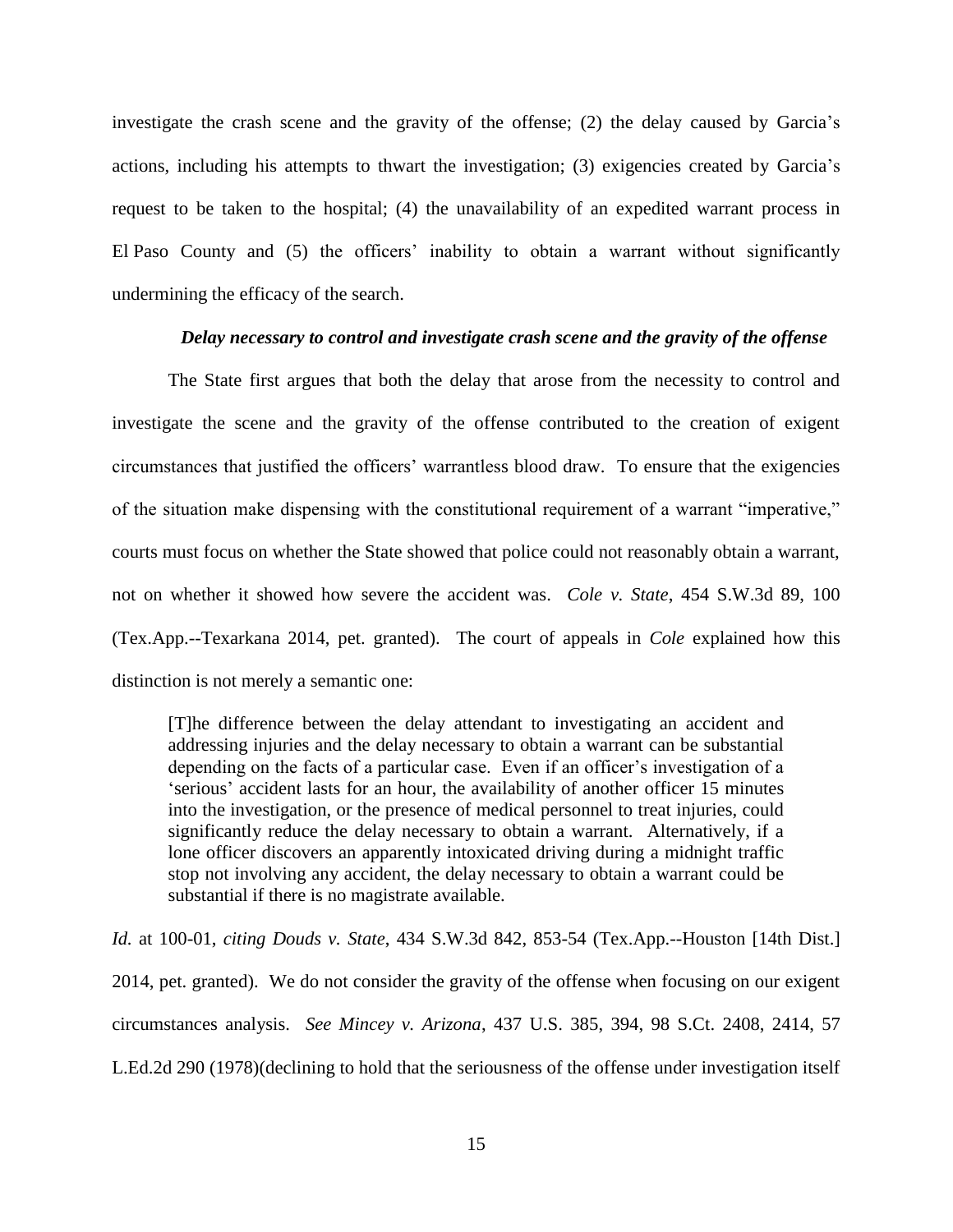creates exigent circumstances of the kind that justifies a warrantless search under the Fourth Amendment); *Cole*, 454 S.W.3d at 103 (explaining that a court should neither be grading the severity of an accident nor focusing its analysis on the delay attendant to an investigation and reiterating that as in *McNeely* and *Schmerber*, our exigent circumstances analysis should focus on the delay attendant to obtaining a warrant, i.e., whether the State showed that, under the circumstances, the police could not reasonably obtain a warrant); *see also McNeely*, 133 S.Ct. at 1561; *Schmerber*, 384 U.S. at 770, 86 S.Ct. 1835; *Turrubiate v. State*, 399 S.W.3d 147, 153 n.4 (Tex.Crim.App. 2013), *citing United States v. Menchaca-Castruita*, 587 F.3d 283, 295-96 (5th Cir. 2009)(a finding of exigent circumstances "must be based on an officer's reasonable belief that *the delay necessary to obtain a warrant* will facilitate the destruction or removal of evidence . . . ." (emphasis added)); *Evans v. State*, No. 14-13-00642-CR, 2015 WL 545702, at \*6 (Tex.App.--Houston [14th Dist.] Feb. 10, 2015, pet. ref'd)(declining to focus on the severity of the accident because doing so would lead inevitably to inconsistent outcomes). Additionally, as Garcia correctly points out, even if we were to consider the seriousness of the offense with which he was charged, at that point in time, Garcia had only been arrested for a DWI, not intoxication manslaughter.

Moreover, the record reflects that when Rodriguez arrived at the scene at approximately 1:52 a.m., several other law enforcement officers, including Torres and Gabaldon, had already arrived and were controlling bystanders and investigating along with medical personnel and the fire department. While Rodriguez's initial duties included conducting a preliminary investigation, he was not alone in his efforts. In *Pearson v. State*, No. 13-11-00137-CR, 2014 WL 895509, at \*3 (Tex.App.--Corpus Christi Mar. 6, 2014, pet. ref'd)(mem. op., not designated for publication), the court concluded that exigent circumstances justified a warrantless blood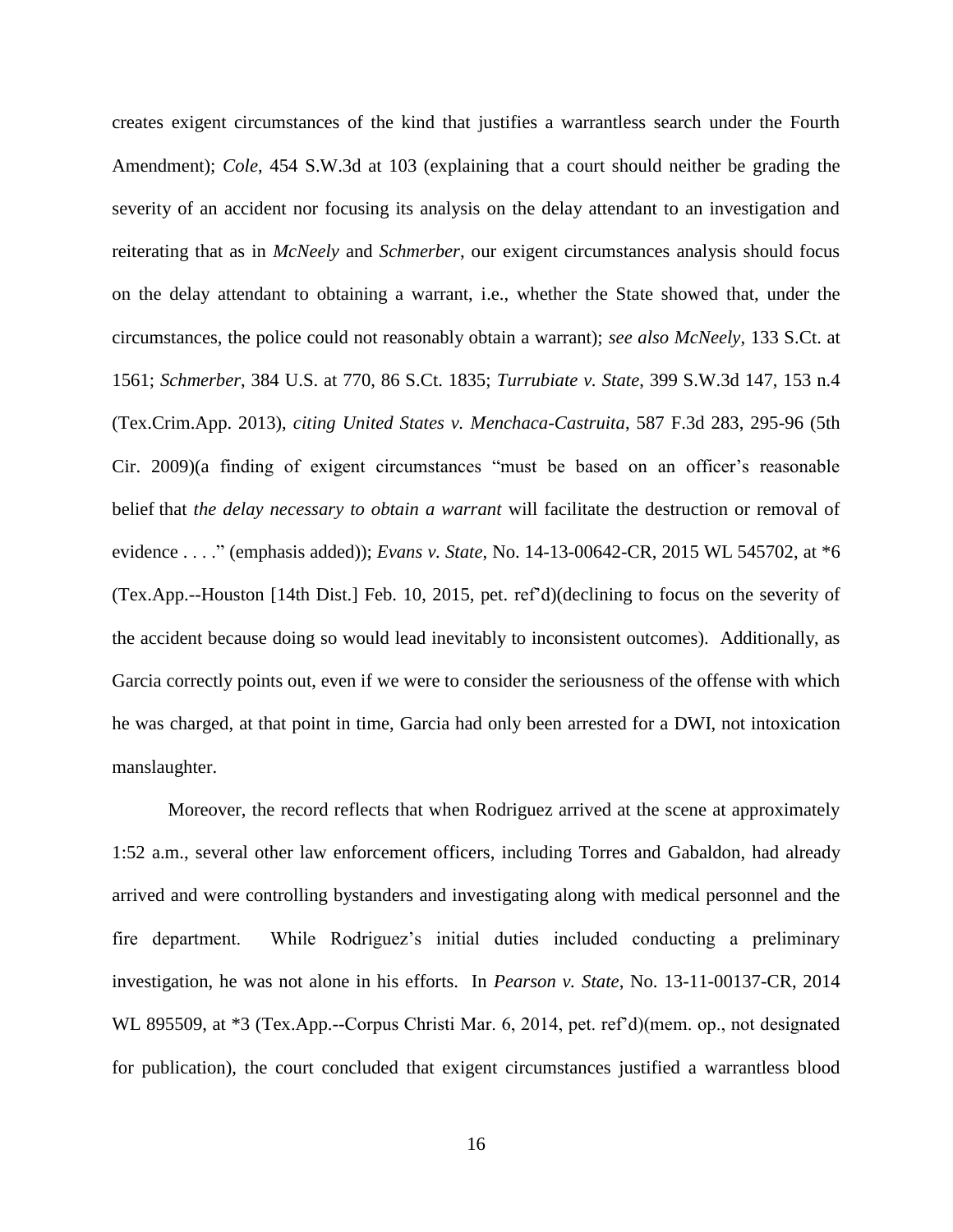draw where the officer was the *only* officer on duty that morning solely responsible for securing the scene, preserving, and collecting evidence, resulting in a six hour delay between the time of the accident and the time the officer arrived at the hospital and drew defendant's blood. Clearly, we cannot equate Rodriguez's situation with that of the officer in *Pearson*. At most, Rodriguez was delayed an hour, from the time he arrived at the scene 1:52 a.m., to the time he left the scene at 2:40 a.m. to begin drafting the search warrant.

The court in *State v. Anderson* similarly discussed the availability of several officers to assist with obtaining a search warrant for Anderson's blood. 445 S.W.3d 895, 911 (Tex.App.-- Beaumont 2014, no pet.). While one officer remained with Anderson at the hospital, one or more of the other officers present at the scene of the accident, with the assistance of the assistant district attorneys, could have taken steps to secure a warrant for a blood draw. *Id.* at 911; *see also McNeely*, 133 S.Ct. at 1561 (noting that no warrant exception applies when "between the time of the arrest or accident and time of the test," an officer other than the one handling the suspect "can take steps to secure a warrant"); *see also State v. Martinez*, No. 03-14-00588-CR, 2016 WL 1317984, at \*3 (Tex.App.--Austin Mar. 30, 2016, pet. ref'd)(not designated for publication). The record in this case is clear that Torres rode with Garcia to the hospital while Rodriguez initiated the warrant process. It is also apparent that several other officers remained at the scene and arrived later at the hospital to assist with the investigation.

The State further relies on *Garcia v. State*, No. 14-14-00387-CR, 2015 WL 2250895, at \*1 (Tex.App.--Houston [14th Dist.] May 12, 2015, pet. ref'd)(not designated for publication), which held exigent circumstances justified a police officer's warrantless blood draw. However, *Garcia* is distinguishable for several reasons. Transportation from the scene to the hospital was significantly delayed because an arriving helicopter prevented incoming and outgoing traffic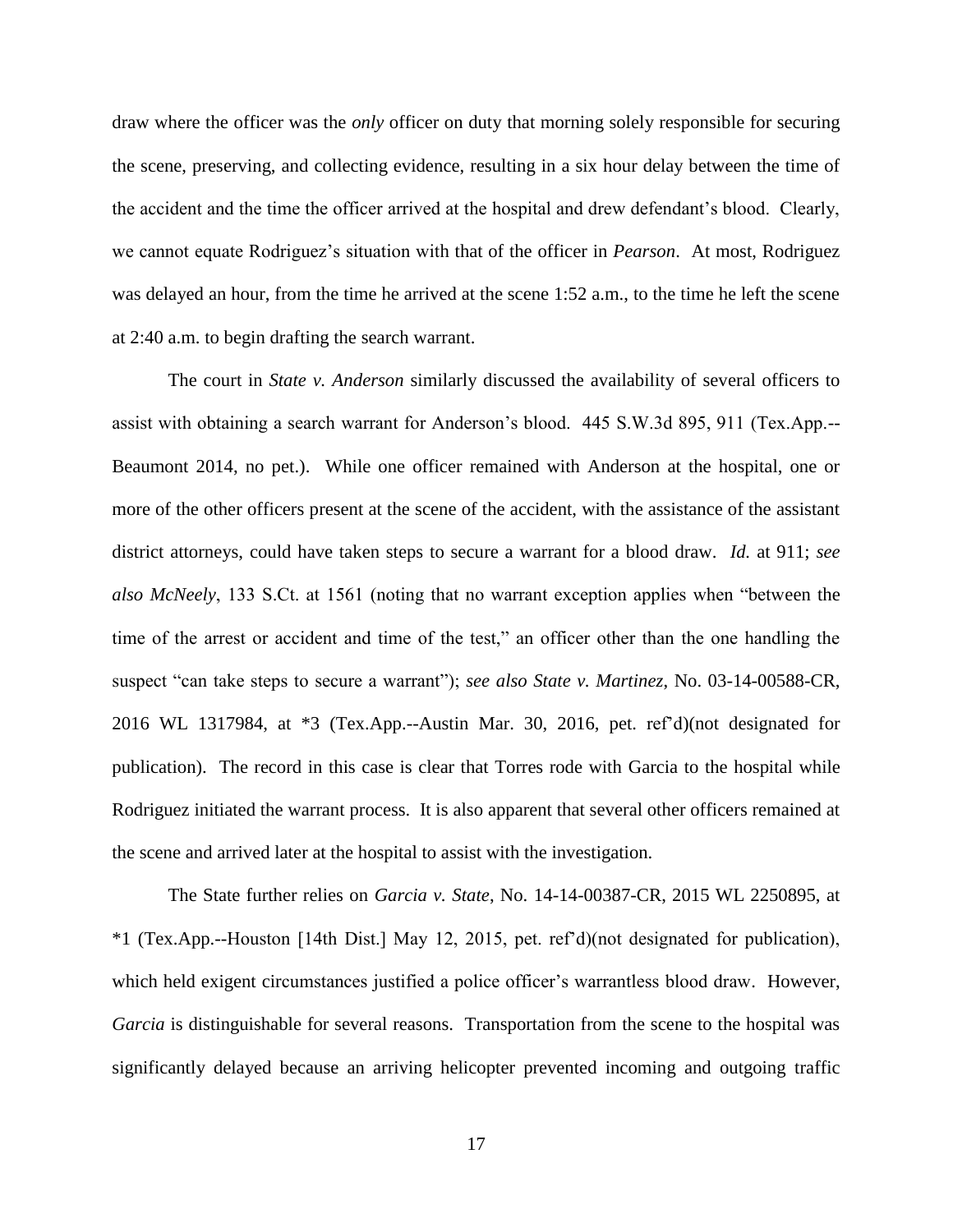from leaving; probable cause was not developed until after the appellant was taken to the hospital; and there was not an available magistrate in the entire county. *Id.* at \*7-8. Here, there was no helicopter blocking transport, probable cause was developed at the scene shortly after arrival, and the record reflects that a magistrate was on call that morning to review the warrant. Accordingly, we cannot agree with the State that the delay in investigating and controlling the accident scene or the severity of the accident contributed in creating an exigency.

## *Garcia's efforts to thwart the investigation*

The State next contends that the delay caused by Garcia's actions, including his attempts to thwart the investigation with his claims that he was not driving, contributed to the exigent circumstances that justified Garcia's warrantless blood draw.

In *Roop v. State*, 484 S.W.3d 594 (Tex.App.--Austin 2016, pet. ref'd), the State similarly argued that the totality of the circumstances constituted exigency sufficient to justify the warrantless blood draw. It compared *Roop* to *Schmerber* in that both cases involved a traffic accident. *Id. Roop* involved a car crash with multiple occupants and witnesses; two individuals were transported to a medical facility for treatment; and more than an hour elapsed from the time the officer arrived on the scene to the time he arrived with Roop at the jail. *Id.* The court of appeals distinguished the facts from those in *Schmerber*. *Id.* It concluded that although Roop was involved in a traffic accident, nothing in the record suggested that this fact significantly delayed the collection of his blood. *Id.* The officer testified that he came into contact with Roop at about 4 a.m., placed Roop under arrest at 4:25, and ordered her blood to be drawn at 5:09. *Id.* The officer stopped to allow Roop to use the restroom, which took only a few minutes, and the drive to the jail took only seven to eight minutes. *Id.* The court was not persuaded that the mere existence of a traffic accident constituted a *per se* exigency justifying a warrantless blood draw.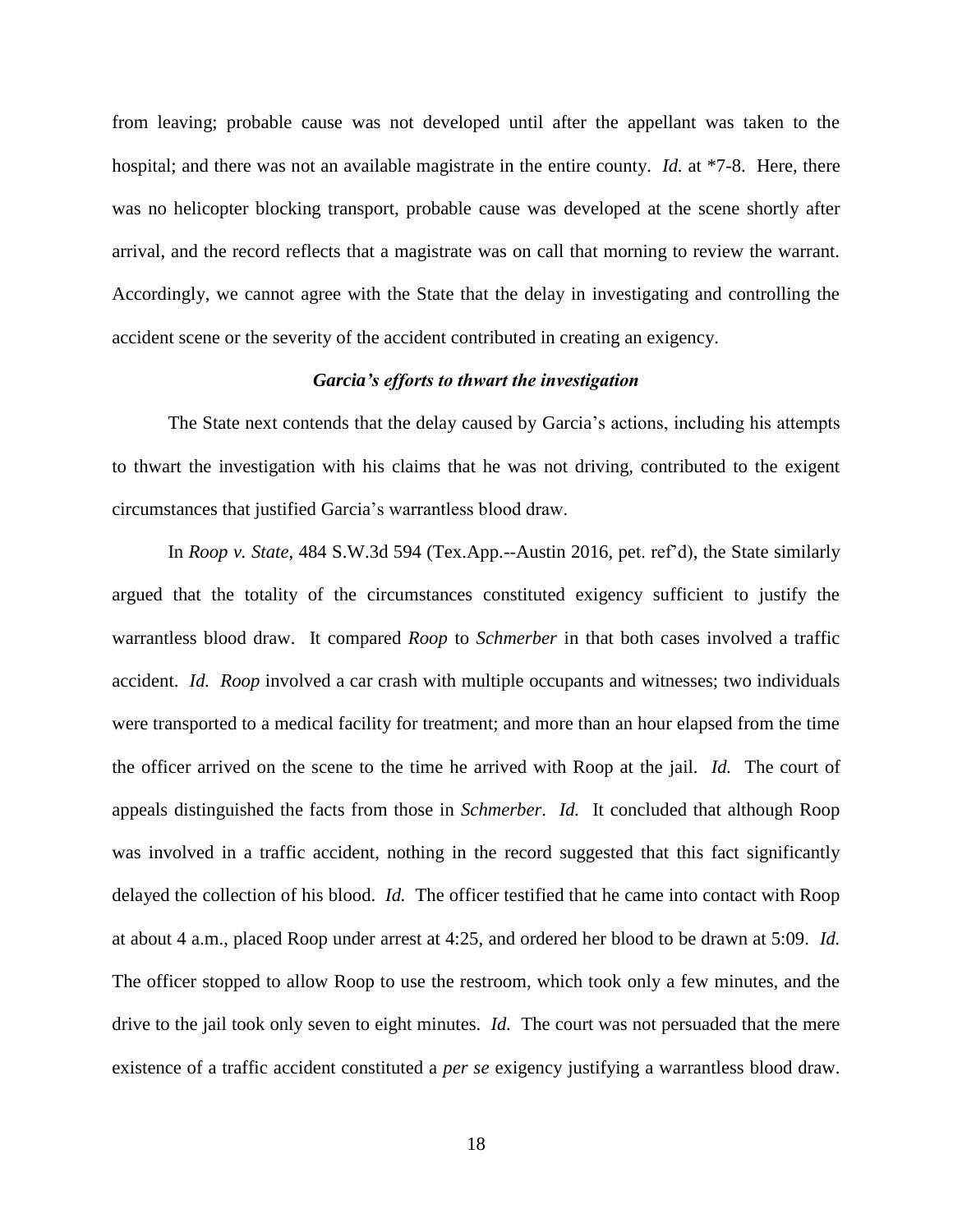*Id.*; *see also Evans*, 2015 WL 545702, at \*6 (holding that accident investigation, by itself, is not exigent circumstance).

Nor are we persuaded that Garcia's denial that he was the driver significantly delayed Rodriguez's ability to collect blood. Rodriguez arrived at the scene around 1:52 a.m. and initially focused his attention on a preliminary investigation. He left at 2:40 a.m., to begin procuring the search warrant and arrived at Del Sol about ninety minutes later. Garcia's attempts to convince Rodriguez that he was not the driver took a minimal amount of time, at best.

## *Unavailability of expedited warrant process*

The State contends that the trial court improperly relied on technological advances that El Paso County does not have in place to deal with the expediency of procuring warrants. Pursuant to *McNeely,* the relevant factors in determining whether a warrantless search is reasonable include "the practical problems of obtaining a warrant within a timeframe that still preserves the opportunity to obtain reliable evidence." *McNeely,* 133 S.Ct. at 1568; *see also Bowman v. State*, No. 05-13-01349-CR, 2015 WL 557205, at \*11 (Tex.App.--Dallas Feb. 10, 2015, no pet.). That factor "will no doubt vary depending upon the circumstances in the case." *Id.* "[I]n order to establish a plausible justification for an exigent circumstances exception to the warrant requirement, the State ha[s] the burden to show facts and circumstances beyond the passage of time and the resulting dissipation of alcohol in the bloodstream." *Douds,* 434 S.W.3d at 851.

Additionally, the *McNeely* court noted that technological developments enable police officers to secure warrants more quickly, and do so without undermining the neutral magistrate judge's essential role as a check on police discretion. *Id.* at 1562-563 (citing various state statutes that allow police to use technology-based developments to "streamline the warrant process"); *see also Clay v. State,* 391 S.W.3d 94, 103-04 (Tex.Crim.App.2013)(holding that "no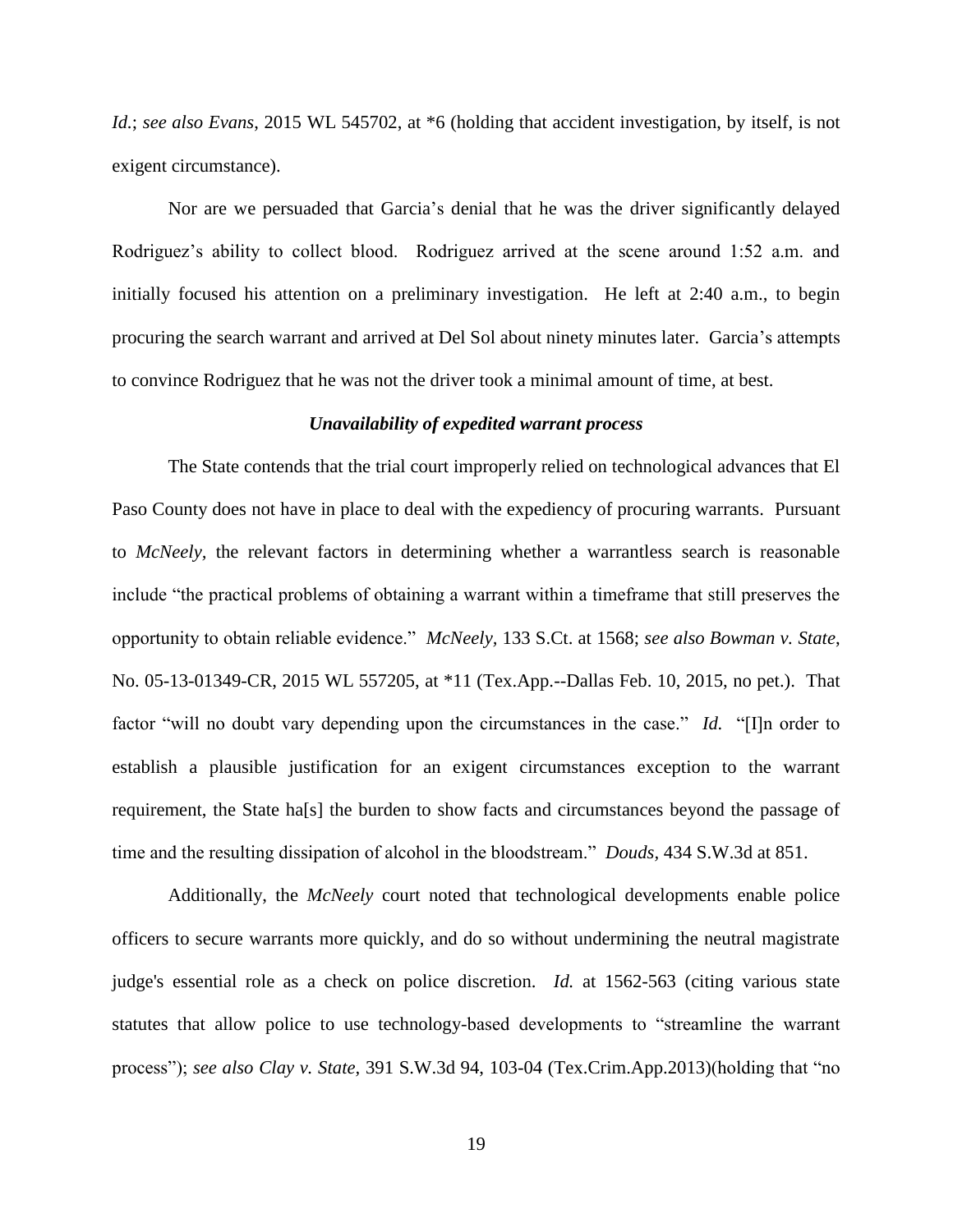compelling reasoning" contemplated in the search warrant statute requires that the oath always be administered in the corporal presence of the magistrate, so long as sufficient care is taken in the individual case to preserve the same or equivalent solemnizing function to that which corporal presence accomplishes).

Rodriguez testified that El Paso County warrant procedures permitted officers to obtain a warrant over the phone. Even though it was Christmas Eve, there was a magistrate on-duty and there is no evidence to suggest that the magistrate was unavailable; only that Lom thought that the magistrate might have taken his lunch break sometime between 3 and 4 a.m. *See McNeil v. State*, 443 S.W.3d 295, 302 (Tex.App.--San Antonio 2014, pet. ref'd)(declining to find exigency even where a magistrate was not "on-call" for purposes of obtaining a warrant); *Anderson*, 445 S.W.3d at 911 (evidence at suppression hearing indicated that there was a judge available and on stand-by and that there were other officers on the scene able to assist with the warrant); *Chidyausiku v. State*, 457 S.W.3d 627, 631 (Tex.App.--Fort Worth 2015, pet. ref'd)(record established that Arlington Police Department established a protocol and procedure to obtain search warrants efficiently and without undue delay; and judge was available twenty-four hours a day, seven days a week, holidays included).

Even if Rodriguez had waited the maximum estimated time to obtain a warrant, according to our calculations, he would have had one shortly after 4 a.m. This is slightly more than two hours from the time officers arrived at the scene of the accident and well before the hospital discharged Garcia into Rodriguez's custody at 4:45 a.m. *See Gore v. State*, 451 S.W.3d 182, 197-98 (Tex.App.--Houston [1st Dist.] 2014, pet. ref'd).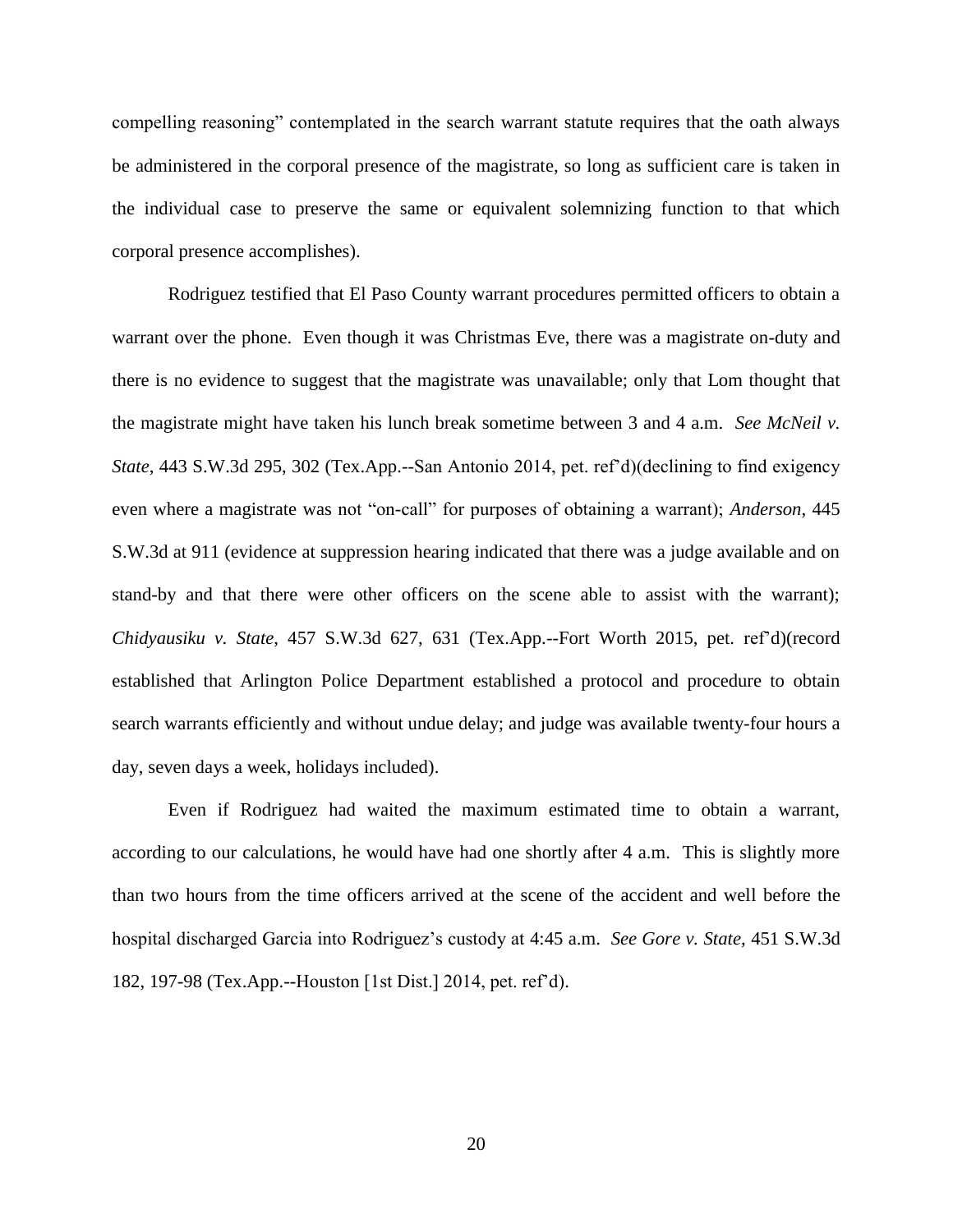#### *Request to go to hospital*

The State emphasizes Garcia's request to be taken to the hospital as an additional circumstance supporting the reasonableness of the officers' decision to draw Garcia's blood without a warrant. First, the record plainly reveals that Garcia was going to Del Sol regardless of whether he asked to be transported. Cavazos testified that due to the mechanism of the injury, Garcia was classified as a Level II trauma patient such that paramedics were required to transport him to a hospital with a trauma center.

Moreover, the context of blood testing is different in critical respects from other destruction-of-evidence cases in which the police are truly confronted with a "now or never" situation. *McNeely,* 133 S.Ct. at 1561. The *McNeely* court noted that blood alcohol evidence from a drunk-driving suspect "naturally dissipates over time in a gradual and relatively predictable manner," rather than in "circumstances in which the suspect has control over easily disposable evidence." *Id.* Additionally, the time expended by a police officer to transport a drunk-driving suspect to a medical facility and obtain the assistance of someone with appropriate medical training before conducting a blood test creates an inevitable delay between the time of the arrest or accident and the time of the test, regardless of whether the police officers are required to obtain a warrant. *Id.*

Here, the State attempts to distinguish the officers' beliefs that Garcia may have fluids suddenly injected into him, from *McNeely*'s notion that blood alcohol evidence from a drunkdriving suspect dissipates gradually and in a predictable manner. *McNeely*, 133 S.Ct. at 1561. In doing so, the State tries to categorize this situation that the officers were confronted with, as a truly "now or never" scenario that we more often see in non-DWI Fourth Amendment search warrant cases. And thus we come to the crux of the case. Two recent decisions by the Texas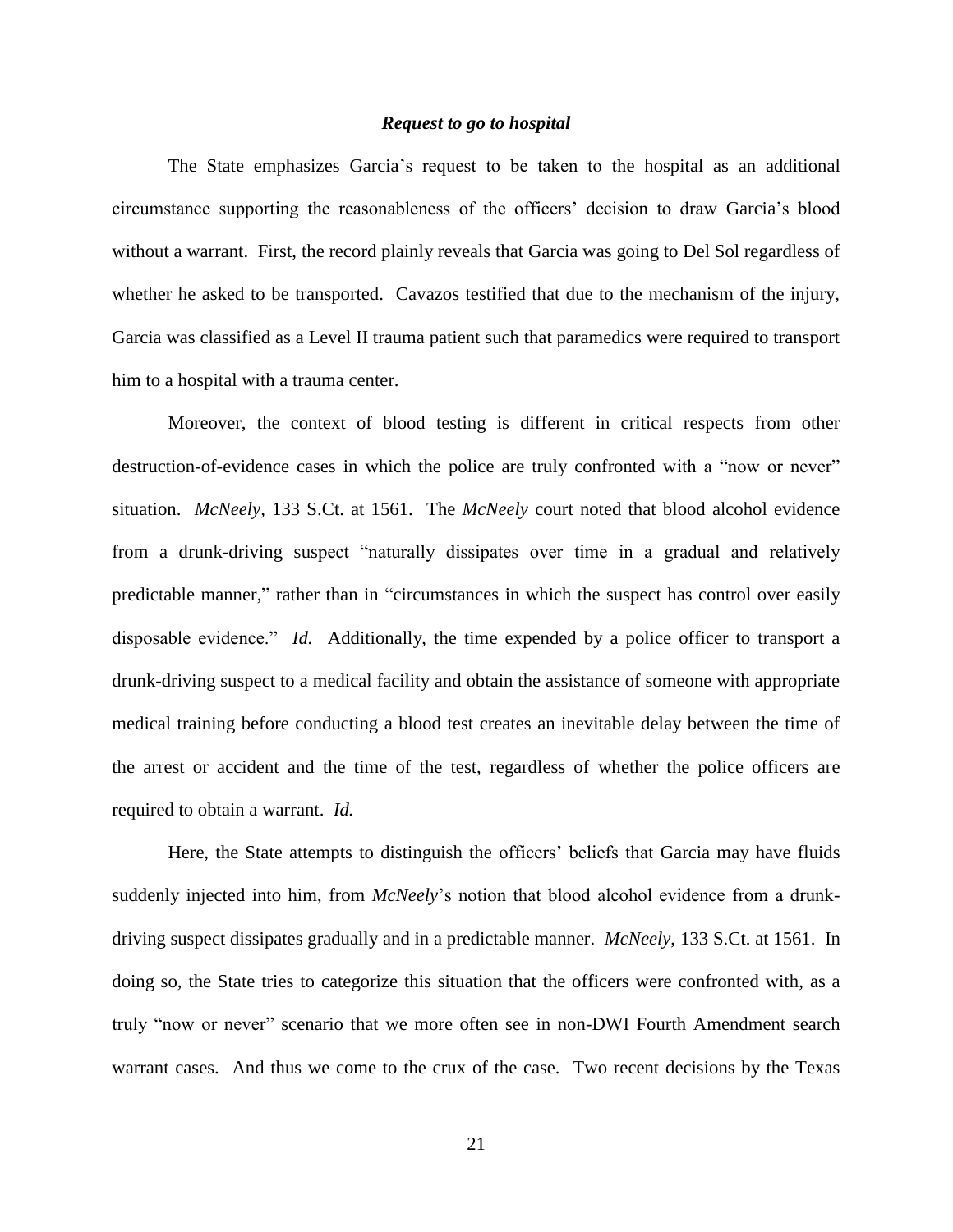Court of Criminal Appeals guide our analysis. Both opinions were written by Judge Keasler and issued on May 25, 2016.

## *Weems v. State*

In *Weems v. State*, 493 S.W.3d 574 (Tex.Crim.App. 2016), the defendant moved to suppress the results of a warrantless blood draw. The trial court denied the motion but the court of appeals reversed, holding that the State failed to establish that the blood draw was justified by exigent circumstances. Weems and a friend were returning home from a bar where they had been drinking. Weems' car veered off the road, flipped over and struck a utility pole. The driver of a passing car saw Weems climb out of the car through the driver's side window. He was stumbling and when asked whether he was alright or if he were drunk, he answered that he was drunk. He then fled on foot. The passenger appeared "beat up pretty bad" and a strong odor of alcohol emanated from the car. The passerby called 911. Sheriff's Deputy Munoz responded to the call and the passerby pointed to a parked car and told him someone was underneath it. Munoz saw an injured man who matched the description of the driver. Munoz detained Weems at 12:17 a.m. and noticed his bloodshot eyes, slurred speech, and bloodied face. Weems refused to give a breath or blood sample. He was treated at the scene by EMS but because he complained of back and neck pain, he was taken to University Hospital where he was placed in the trauma unit. An officer requested a blood draw, but the blood was taken over two hours after his arrest. Blood alcohol concentration was .18, above the .08 definition of intoxication.

The Court of Criminal Appeals granted petition for discretionary review of the court of appeals decision that Texas' implied consent and mandatory blood draw schemes do not support a warrantless draw under the exigency exception. It recounted the holding of *Schmerber v. California*, 384 U.S. 757, 770-72 (1966) that, based on the circumstances surrounding the search,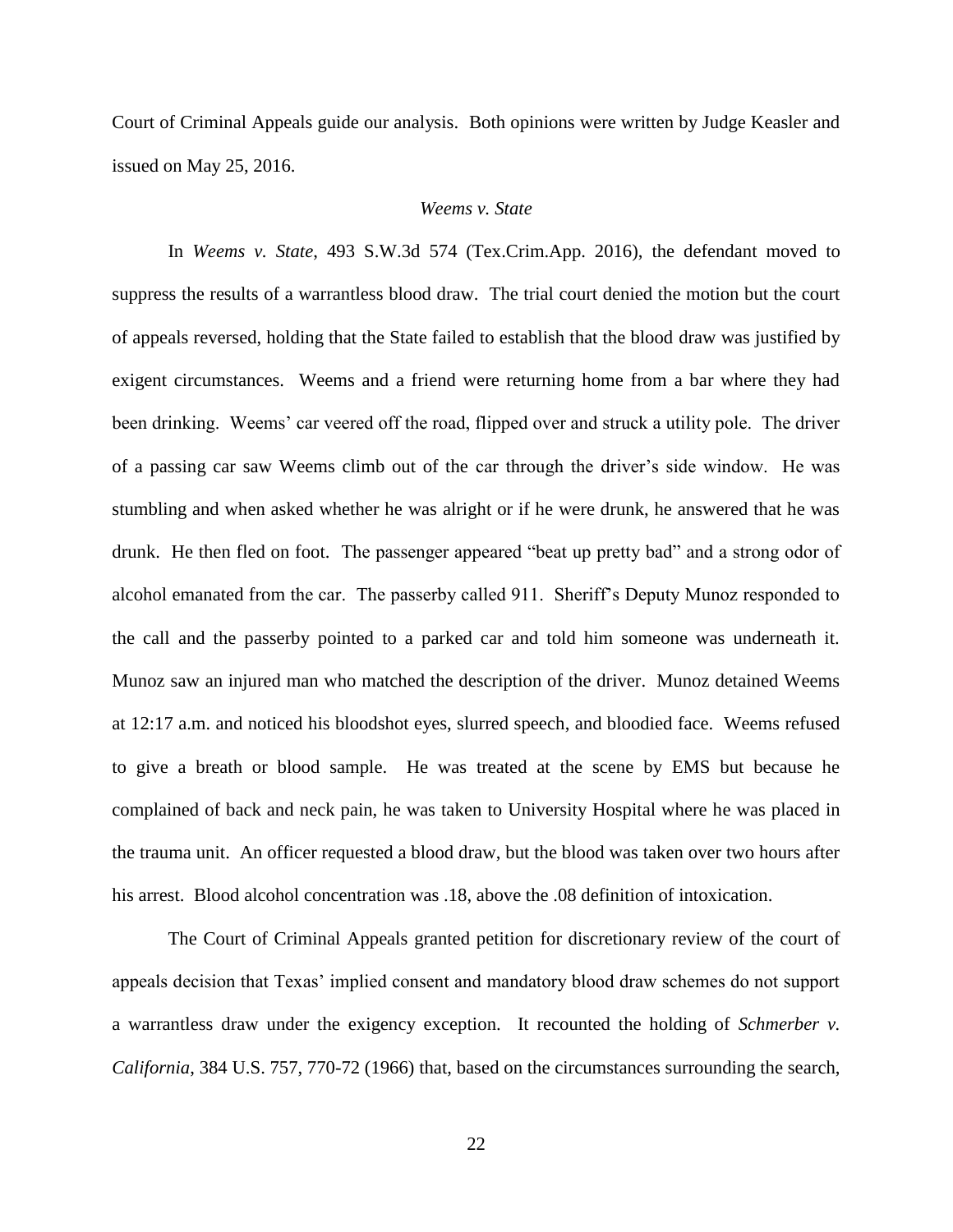a warrantless seizure of a driver's blood was reasonable where (1) the officer had probable cause that the driver operated a vehicle while intoxicated; (2) alcohol naturally dissipated after drinking stops; (3) the time necessary to investigate the accident scene and transport the driver to a hospital impacted the time to obtain a warrant; (4) the means of determining whether an individual is intoxicated are highly effective; (5) venipuncture is a common procedure with little risk; and (6) the test is performed in a reasonable manner.

The court then tracked *Missouri v. McNeely*, as necessary to resolve a split of authority after *Schmerber* "as to whether the body's natural metabolization of alcohol in the bloodstream creates a "per se exigency that justices an exception to the Fourth Amendment's warrant requirement for nonconsensual blood testing in all drunk-driving cases." The State of Missouri argued that the body's natural dissipation of alcohol in and of itself created an exigent circumstance. This "per se" approach was rejected in favor of an analysis that considers the totality of the circumstances. There may be circumstances relevant to an exigency analysis, including "the procedures in place for obtaining a warrant, the availability of a magistrate judge, and the practical problems of obtaining a warrant within a timeframe that still preserves the opportunity to obtain reliable evidence." *McNeely*, 133 S.Ct. at 1568. The Court of Criminal Appeals then reviewed the totality of the circumstances and concluded that the warrantless blood draw was not justified by exigent circumstances.

## *Cole v. State*

In *Cole v. State,* 490 S.W.3d 918 (Tex.Crim.App. 2016), the trial court denied Cole's motion to suppress evidence obtained by a warrantless blood draw. The court of appeals reversed, holding that the record did not establish exigent circumstances. Here, the Court of Criminal Appeals determined that the warrantless search was justified.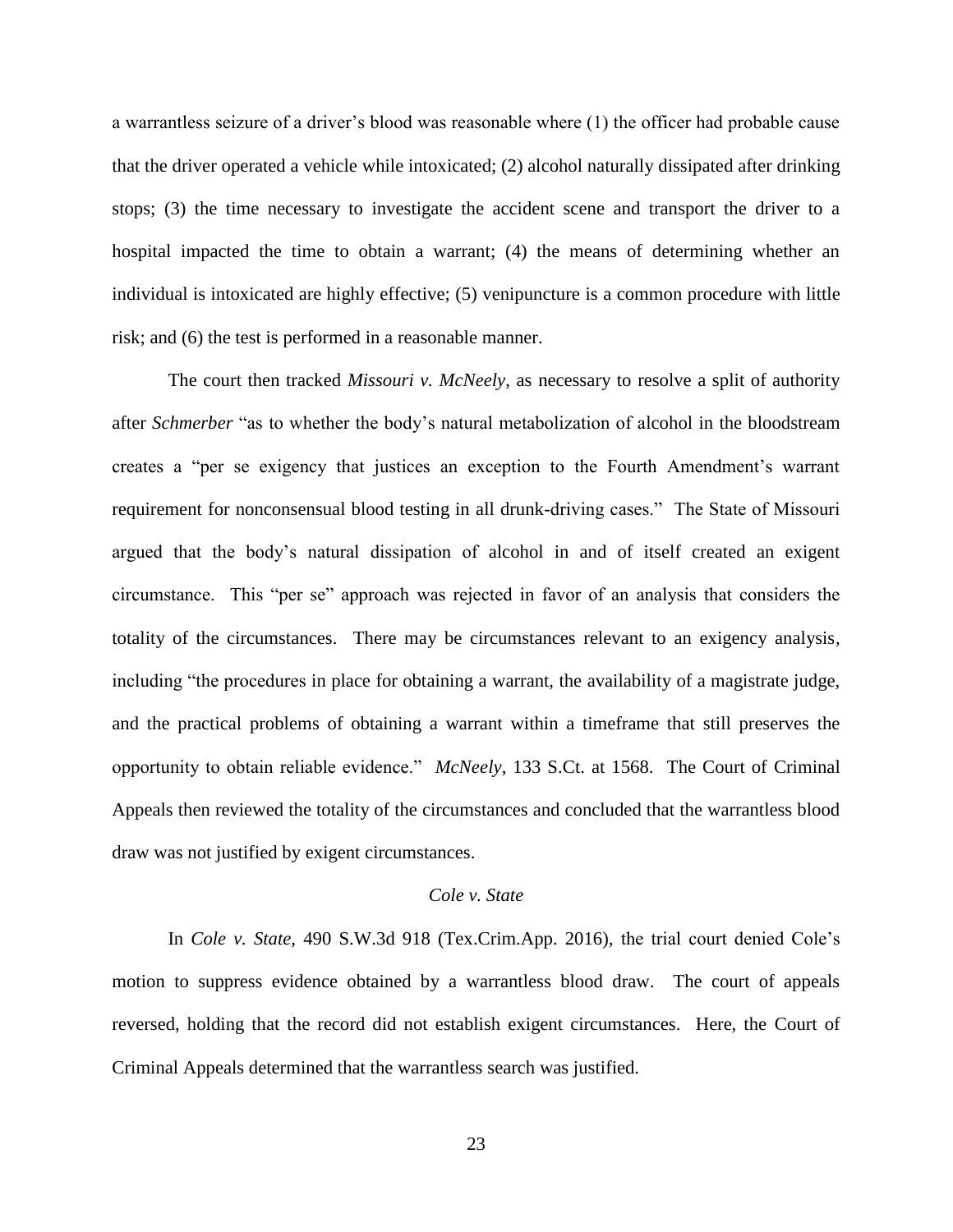The accident occurred at 10:30 p.m. in early December. Traveling at 110 miles per hour, Cole drove his large pickup down a city street. He ran a red light at a busy intersection, struck another truck causing an explosion which engulfed the latter in flames, killing the driver instantly. Officer Castillo testified because of the traffic and activity, many officers were needed on the scene to block off several major intersections and keep people away. The lead investigator, Officer Higginbotham, spent some three hours investigating the scene. Fourteen other officers were dispatched to assist. There was extensive damage to the victim's truck which had been T-boned such that the frame was bent into a crescent shape. The accident was not cleared until 6 a.m. the following morning. Officer Wright spoke with Cole, who was confused and did not know where he was. He told EMS that he had taken some methamphetamine. He was transported to the hospital. Wright arrested Cole at 11:38 p.m. and attempted to obtain a blood sample. Cole kept interrupting her while she read the statutory warnings, insisted he wasn't drunk, and refused to provide a sample. The officer asked hospital staff to draw the blood and this was performed forty-two minutes later. The sample contained intoxicating levels of amphetamine and methamphetamine.

Cole moved to suppress the results. Higginbotham testified that medical treatment, such as the administration of narcotic medicines, could affect the integrity of a blood sample. The trial court denied the motion, concluded that exigent circumstances justified the warrantless seizure, and noted the following circumstances:

- the accident required shutting down a major intersection;
- the severity of the accident and large debris field required the accident reconstruction expert to remain at the scene;
- the number of officers involved and the time to clear the intersection;
- the accident involved a death and was not a "regular DWI"; and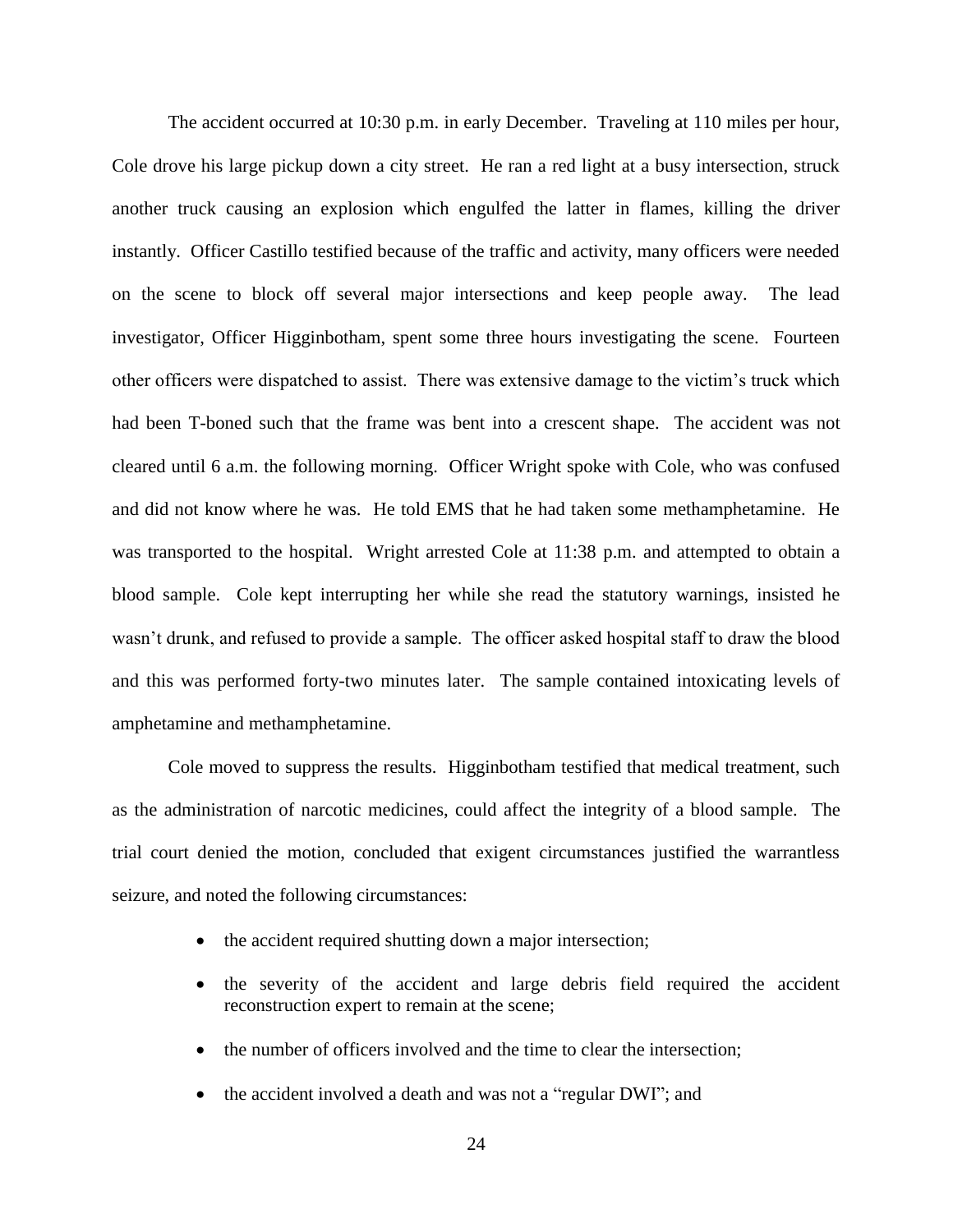• the uncertainty of Cole's physical condition and the valid concern that medication administered at the hospital could affect the blood sample.

The court of appeals found that the trial court erred in failing to suppress the evidence. It noted that Higginbotham made no attempt to procure a warrant even though a magistrate was available. There was no indication what another officer was not available to obtain a warrant; and there was no evidence of the elimination rate of methamphetamine. The Court of Criminal Appeals granted discretionary review. Referring to *Weems,* the court concluded this case was controlled

by *Schmerber* and *McNeely.* After recounting the testimony, it held:

We do not disagree with the court of appeals' conclusion that '[t]here is no indication that officers not on the scene were unable to help obtain a warrant.' We do disagree, however, that an exigency finding cannot be made without the record establishing -- and by extension, the State proving -- that there was no other officer available to get a warrant in the lead investigator's stead. In all but the rarest instances, there will theoretically be an officer somewhere within the jurisdiction that could assist the lead investigator. Requiring such a showing in every case where exigency is argued improperly injects the courts into local lawenforcement personnel management decisions and public policing strategy. It further reduces the exigency exception to an exceedingly and inappropriately small set of facts, and would defeat a claim of exigency on the basis of a single circumstance in direct opposition to the totality-of-circumstances review *McNeely* requires.

*Id.* at 925-26. The court was particularly concerned about the integrity of the blood sample,

noting that Higginbotham knew that during the ninety minutes necessary to obtain a warrant,

Cole's body would continue to metabolize the methamphetamine.

The court of appeals correctly notes that the record does not contain evidence regarding the rate the body metabolizes methamphetamine. But the lack of a known elimination rate of a substance law enforcement believes a suspect ingested does not necessarily mean that the body's natural metabolism of intoxicating substances is irrelevant to or cuts against the State's exigency argument. In fact, it serves to distinguish this case from *McNeely.*

The *McNeely* Court relied in significant part on the widely known fact that alcohol 'naturally dissipates over time in a gradual and relatively predictable manner.' The lack of a known elimination rate is at odds with the undercurrent running through the *McNeely* opinion: While time is of the essence, a minimally